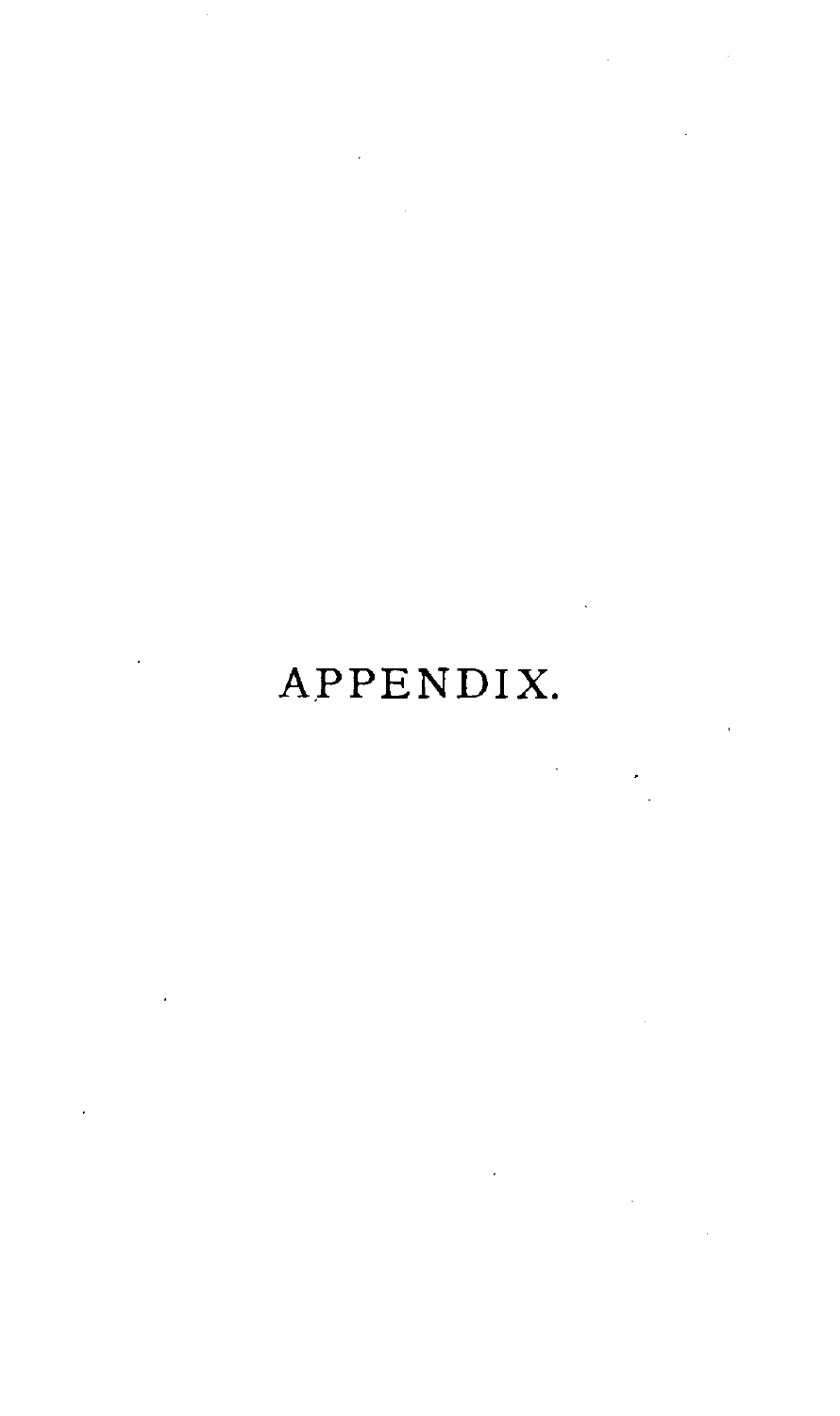# APPENDIX.

# **NOTE** A, pp. **2, 7.**

**THE** old English Puritan was such an one that honoured God above **all,** and under God gave every one his due. His first care was to serve God, and therein he did not what was good in his own, but in God's sight, making the Word of God the rule of his worship. He highly esteemed order in the house of God, but would not under colour of that submit to superstitious rites... He reverenced authority keeping within its sphere, but durst not, under pretext of subjection to the higher powers, worship God after the traditions of men. He made conscience of all God's ordinances, though some he esteemed of more consequence. He was much in prayer, with which he began and closed the day. In it he was exercised in his closet, family, and public assembly. He esteemed that manner of prayer best where by the gift of God expressions were varied according to the present wants and occasions; yet did he not account set forms unlawful . . . he did not wholly reject the Liturgy, but the corruptions of it. He accounted preaching **as** necessary now as in the primitive church, God's pleasure being still by the foolishness of preaching to save those that believe. . . . He esteemed that preaching best wherein was most of God and least of man, . . . and that method best which was most helpful to understanding, affections, and memory. The Lord's day he esteemed a divine ordinance, and rest on it necessary so far as conduced to holiness. He was careful to remember it, to get house and heart in order for it, and when it came he was studious to improve it. Lawful recreations he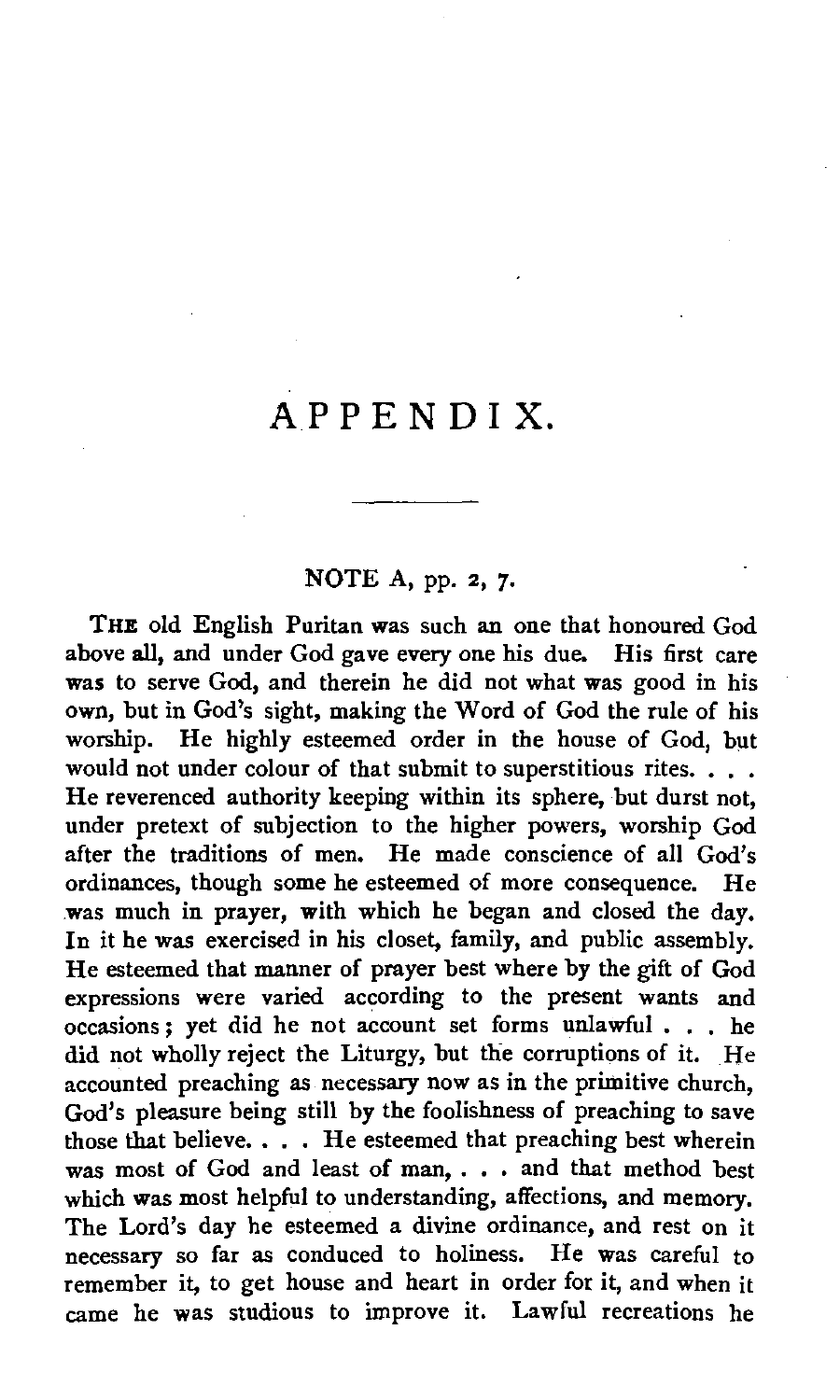thought this day unseasonable, and unlawful ones much more abominable. Yet he knew the liberty which God gave him for<br>needful refreshing, which he did neither refuse nor abuse. The needful refreshing, which he did neither refuse nor abuse. sacrament of baptism he received in infancy, which he looked back<br>to in age to answer his engagements and claim his privilege. The to in age to answer his engagements and claim his privilege. Lord's supper he accounted part of his soul's food . . . he esteemed it an ordinance of nearest communion with Christ, and so requiring most exact preparation. He endeavoured to have the scandalous cast out of communion, but he cast not out himself because the scandalous were suffered by the negligence of others. He thought that God had left a rule in his Word for discipline, and that aristocratical by elders, not monarchical by bishops, nor democratical by the people. Right discipline he judged pertaining not to the being but to the well-being of a church; therefore he esteemed those churches most pure where the government is by elders, yet unchurched not those where it was otherwise. Perfecelders, yet unchurched not those where it was otherwise. tion in churches he thought rather a thing to be desired than hoped for. And so he expected not a church state without all defects. The corruptions that were in churches he thought it his duty to bewail with endeavours of amendment, yet would he not separate where he might partake in the worship and not in the corruption. ... He put not holiness in churches: he would have them kept decent, not magnificent. His chiefest music was singing of Psalms, wherein though he neglected not the melody of the voice, he looked chiefly after that of the heart. He accounted religion an engagement to duty, that the best Christians should be best husbands, best wives, best parents, best children, best'masters, best servants, best magistrates, best subjects. . . . The family he endeavoured to make a church, both in regard of persons and exercises, admitting none into it but such as feared God, and labouring that those that were born into it might be born **again** unto God. He blessed his family, morning and evening, by the word and prayer. ... His whole life he accounted a warfare, wherein Christ was his Captain, his arms prayers and tears, the cross his banner, and his word, 'vincit qui patitur,'-The Character of the Old *English Puritan or Nonconformist* by John Geree, M.A. London, **1646.**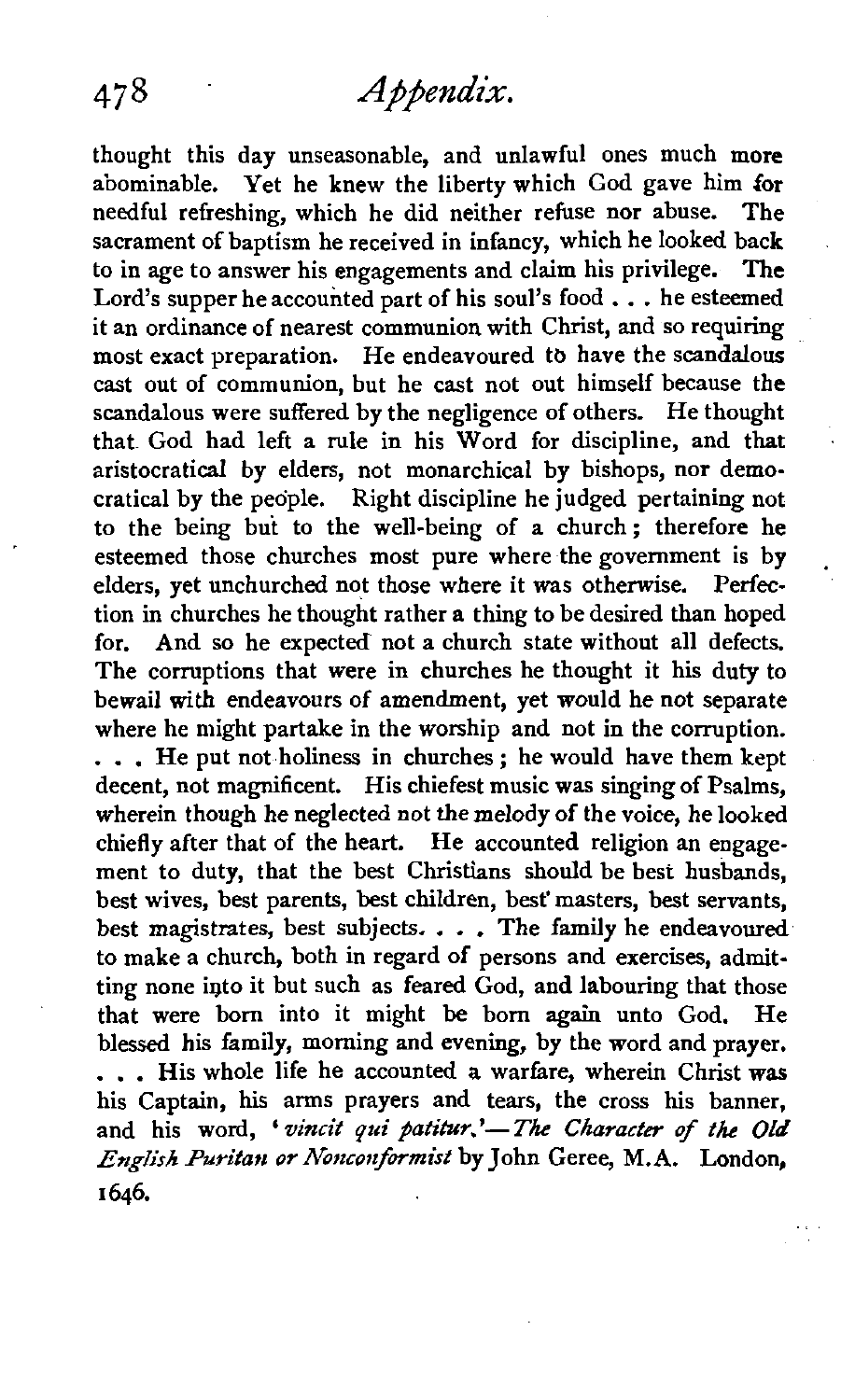Abbendix.

# THE ODDS OR DIFFERENCE BETWEEN THE KNAVE'S PURITAN AND THE KNAVE PURITAN.

#### *The Knave's Puritan.*

#### He that resists !he world, the flesh, and fiend,

- And makes a conscience how his days to spend,
- Who hates excessive drinking, drabs, and dice,
- And (in his heart) hath **God** in highest price,

That livesconformable to law and state, Nor from the tmth will fly or separate, That will notswearorcozen,cogge or lie, But strives in God's fear how to live

and die ;

He that seeks this to do the hest he can, He is the knave's abused Puritan.

#### **The Knave Puritan.**

- He whose best good is only good to seem,
- And, seeming, holy gets some false esteem ;
- Who makes religion hide hypocrisy

And zeal to cover o'er his villany :

Whose purity (much like the devil's ape)

Can shift himself into an angel's shape :

And play the rascal most devoutly trim,

Not caring who sinks, **so** himself may swim ;

He's the Knave Puritan, and only he Makes the Knave's Puritan abused be.

It is now come to that pass that if any one give up his name to Christ, or but look toward religion, he is presently branded with the infamous name of Puritan ; but the truth is, it is no disgrace to be so styled, but rather, as now, it is an honour. Once (as a learned bishop could say) only such passed for Puritans as opposed the church-government, and cried out for discipline, but now to be truly religious is to become a Puritan  $: . . .$  yea, to be a mere moral honest man is to incur that censure. Yea, if a man be but orthodoxal, evangelical, papists will not doubt to load him with names more than a few.-P. **391** of **Works** of R. *Harris, BD.,*  one of the members of the Assembly. See also E 85, No. 20.

#### NOTE B, p. 53.

Travers, if ordained to the office of deacon in England, was certainly ordained to that of presbyter in the Puritan Church of Antwerp. He was admitted as Lecturer at the Temple, and for some years was associated with Hooker there, and was very highly esteemed by the'benchers, who till that time had continued to receive the communion sitting. When deprived of his lectureship he was invited to Dublin by the Archbishop, and made Provost of Trinity College, where he had the honour of training Archbishop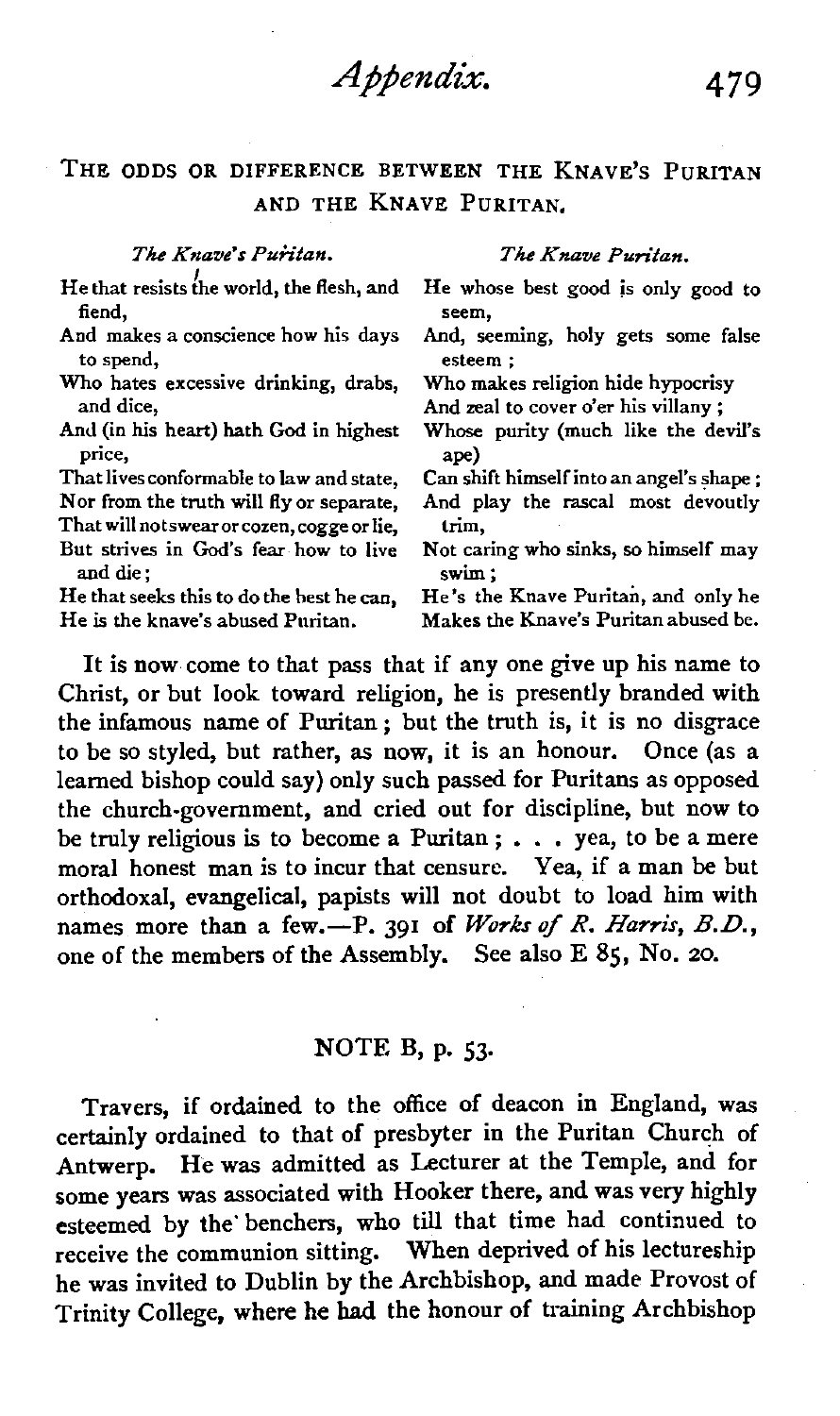Ussher, who held him in the highest regard. With respect to purity of language and style, Mr. Marsden says that 'Cartwright and Travers are at least equal to Hooker, whose power lies rather in majesty of thought than in felicity of expression. In the pulpit, Travers preaching before the same audience-one of the most accomplished in England-carried away the palm of eloquence from his great opponent by the consent of all parties. Cartwright's eloquence had won the admiration of Cambridge.' Yet according to Hallam, 'so stately and graceful is the march of Hooker's periods, so various the fall of his musical cadences upon the ear, so rich in images, so condensed in sentences, so grave and noble his diction, so little is there of vulgarity in his racy idiom, of pedantry in his learned phrases, that  $\tilde{I}$  know not whether any later writer has more admirably displayed the capacities of our language or produced passages more worthy of comparison with the splendid monuments of antiquity. . . . He inquired into the nature and foundation of law itself as the rule of operation to all created being, . . . and having thoroughly established the fundamental distinction between laws natural and positive, eternal and temporary, immutable and variable, he came with all this strength of moral philosophy to discriminate by the same criterion the various rules and precepts contained in the Scripture. . . . It was maintained by this great writer, not only that ritual observances are variable according to the discretion of ecclesiastical rulers, but that no certain form of polity is set down in Scripture as generally indispensable for a Christian church. Far, however, from conceding to his antagonists the fact which they assumed, he contended for episcopacy **as** an apostolical institution, and always preferable when circumstances would allow its preservation, to the more democratical model of the Calvinistic congregations ' *(Hirtoy* **of**  England, vol. ii. pp. **215, 217).** Hooker, says Mr. Rawson Gardiner, 'had maintained that the disputed points being matters which were not ordained by any immutable divine ordinance. were subject to change from time to time, according to the circumstances of the church. For the time being, these questions had been settled by the law of the Church of England, to which the Queen as the head and representative of the nation had given her assent. With this settlement he was perfectly content, and he advised his opponents to submit to the law which had been thus laid down. Upon looking closely, however, into Hooker's great work, it becomes evident that his conclusions are based upon two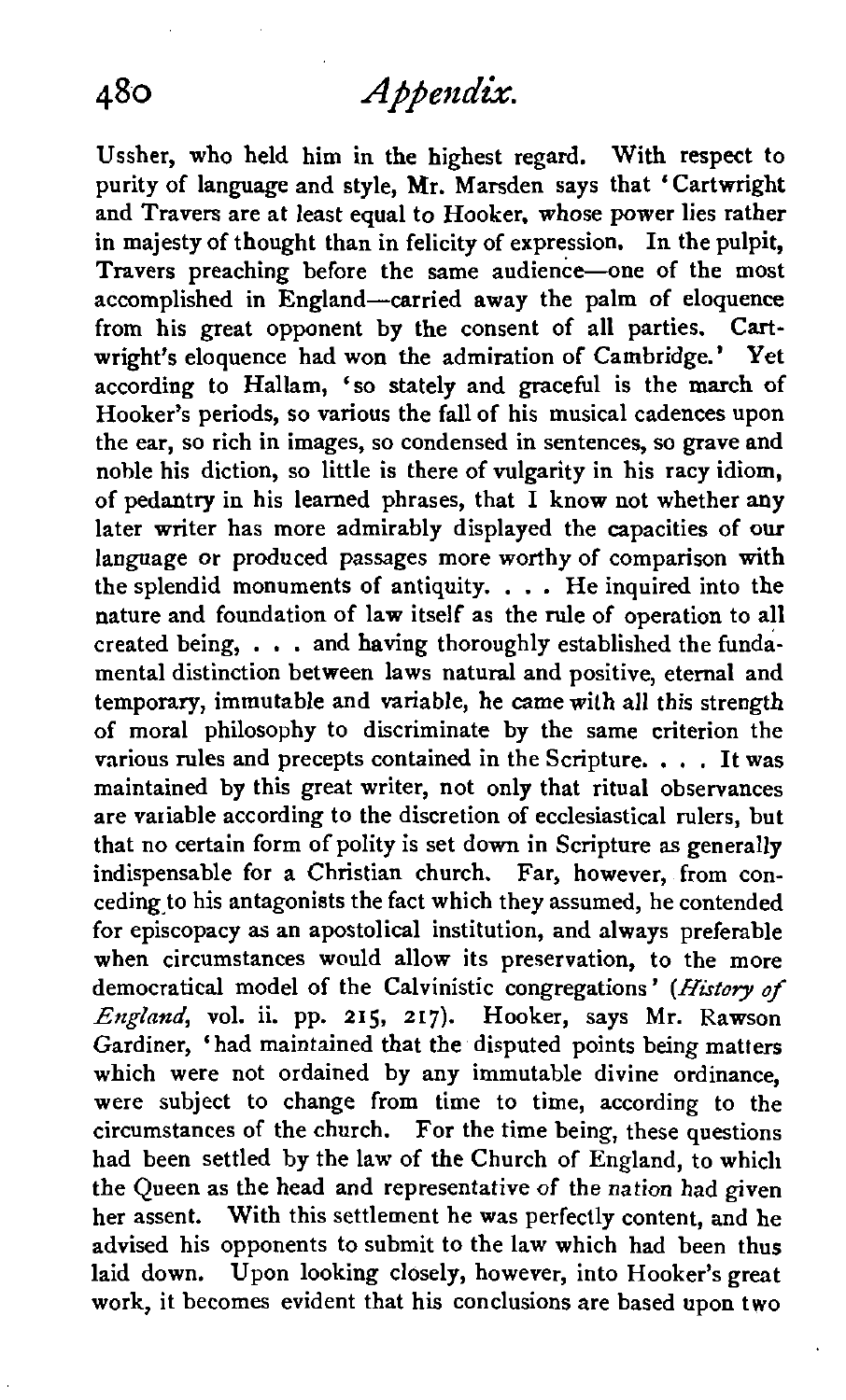distinct arguments, which, although they were blended together in his own mind at some sacrifice of logical precision, were not likely in future to find favour at the same time with any one class of reasoners. When he argues from Scripture and from the practice of the early church, the as yet undeveloped features of Bancroft and Laud are plainly to be discerned. When he proclaims the supremacy of law, and weighs the pretensions of the Puritans in the scales of reason he shows a mind the thoughts of which are cast in the same mould with those of that school of thinkers of whom Bacon is the acknowledged head. Hooker's greatness indeed, like the greatness of all by whom England was ennobled in the Elizabethan age, consisted rather in the entireness of his nature than in the thoroughness with which his particular investigations were carried out.'—History of England from 1603 to 1616, vol. i. pp. **157, 158.** 

# NOTE C, p. **70,**

Their petition is reprinted in E, 170, No. 4. Its contents are given pretty fully by Fuller and Neal, and somewhat abridged are the following  $\cdot -1$ . In the church service-That the cross in baptism, interrogatories ministered to infants, and confirmation be taken away ; that baptism be not ministered by women, and cap and surplice be not urged ; that examination go before admission to the communion; that priests, absolution, and such terms be corrected ; that the ring be not enforced, the service be abridged, church music moderated, and canonical Scriptures only read. 2. Concerning church ministers-Not to be admitted unless able for duties, and to preach diligently, and such as are already entered, and cannot preach to remove or pay a preacher ; that non-residency be not permitted, that King Edward's statute for the lawfulness of ministers' marriage be revived, that ministers be not urged to subscribe but, according to law, to the Articles of Religion and the king's supremacy. 3. For church livings and maintenance-That commendams and pluralities be discontinued, and that impropriations be to some extent recovered. 4. For church discipline -That the discipline and excommunication may be administered according to Christ's own institution, or at least enormities redressed, as the issuing of excommunications by lay officials, and the too free use of them and of the **ex** officio oath. The official account of the confetence to which this petition led was published

 $2H$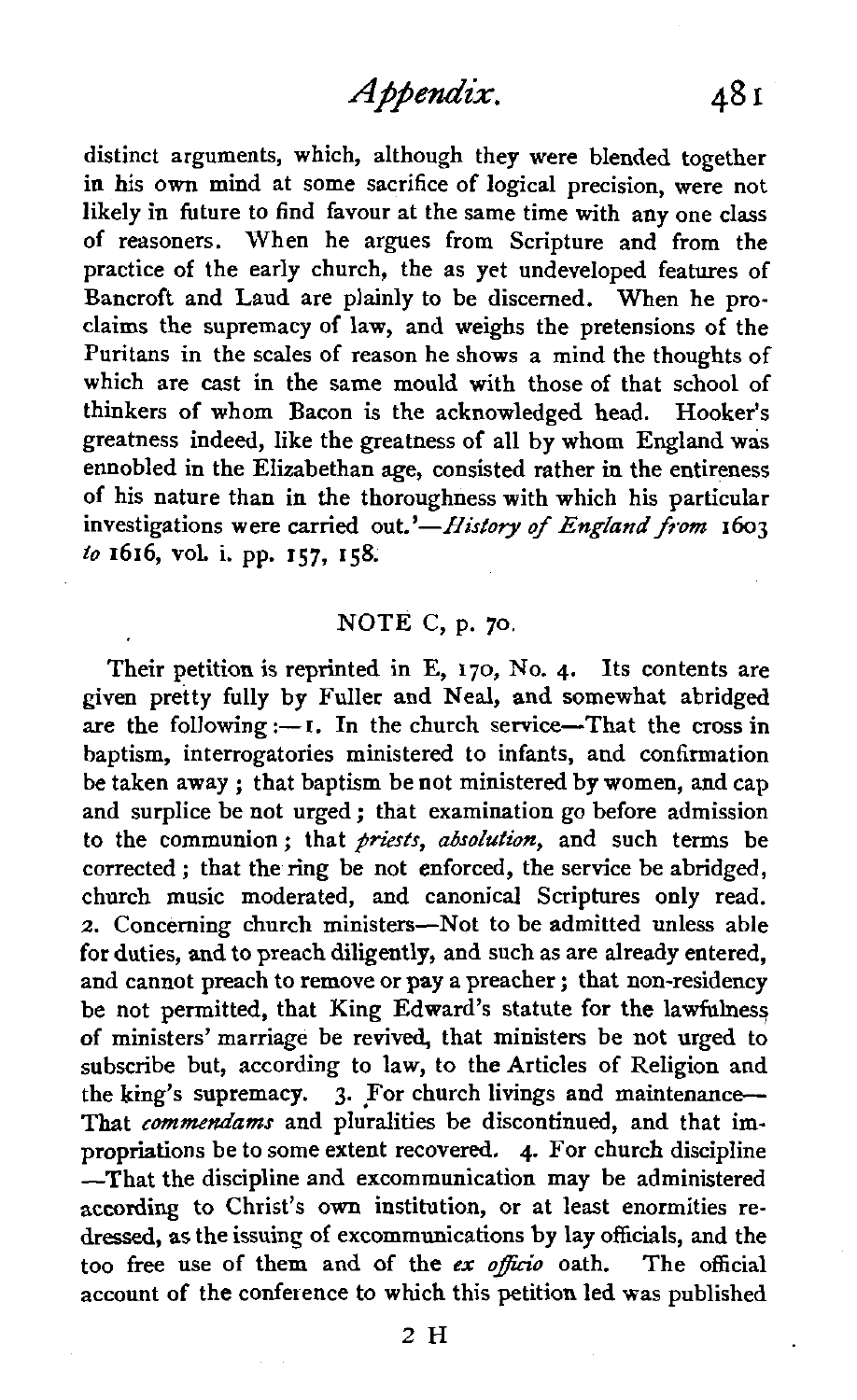by Dr. Barlow, Dean of Chester, who, according to Fuller, 'set a sharp edge on his own, and a blunt one on his adversaries' weapons.' Drs. Reynolds and Sparkes complained that they were wronged by that relation, and Neal says that the author afterwards repented of it. Dr. Harris thinks the Puritans need not have complained so much, since, if he has not done justice to their arguments, he has abundantly made up for it by showing that their opponents were gross flatterers. None of their flatteries, however, was more gross than that of the author of this 'Sum and Substance of the Conference,' who, while omitting all the coarse jests and low buffooneries of the king, does not hesitate to say that in his abridgment of the proceedings the only wrong he has done ' is to his excellent Majesty, a syllable of whose admirable speeches it was pity to lose-his words, as they were uttered by him, being as Solomon speaketh, *like apples of gold. with pictures of silver.'*  Sir John Harrington has preserved some of these precious pictures, which may still be seen in *Nuga Antiqua*, vol. ii. p. 228, or in Spedding's *Bacon*, vol. iii. p. 127. The king's own account of it is that they had 'kept such a revel with the Puritans . . . as was never heard the like,' and that he had 'peppered them soundly.' Some still defend his jest about weak consciences, forgetting that though others than ministers were not called to subscribe, others than ministers were expected to observe the ' nocent ceremonies.' Some also suppose that they increased their demands, asking not only exemption from certain ceremonies, as in their petition, but the abolition of them ; but this arises from not distinguishing between their demands, and the reasons they urged, when pressed to it, in support of these demands.

Besides the concessions mentioned on page 69 as made to them, there was one in regard to confirmation which has not attracted the notice it deserves, and which, when completed in 1662, nearly brought it to what Calvin had desired. It was only to be administered to those who had come to years of discretion, and who were prepared to take on themselves the vows made for them when baptized. Previously it might be administered to children as soon as they could say their catechism, and no promise or vow had been required of those receiving it. The addition made to the title of the absolution, to have brought out the king's idea, would have required to be 'or *declaration* of remission of sins,' not simply 'or remission of sins.'

The contest did not end with the discomfiture of the Puritans at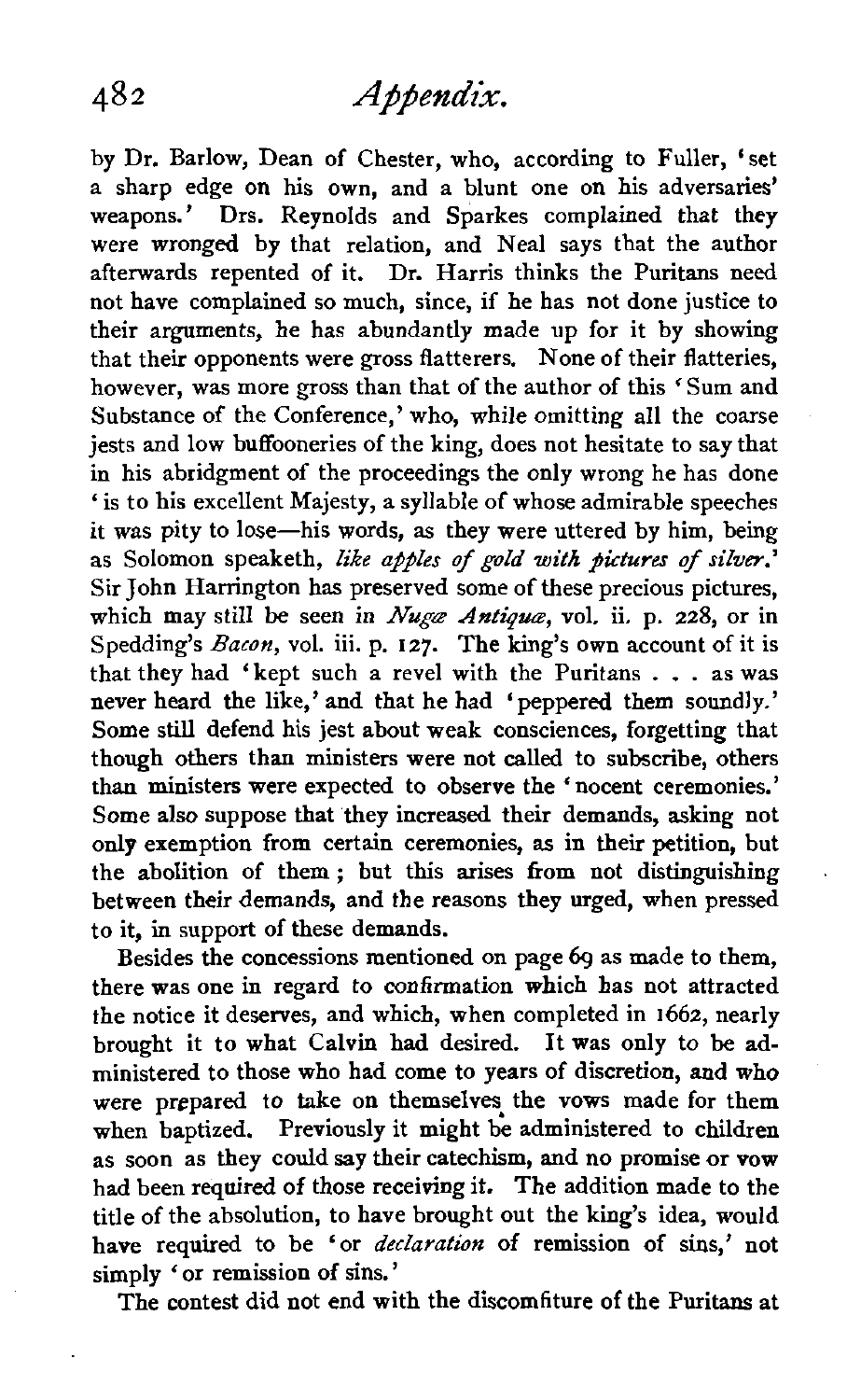483 Appendix.

the Conference. It was only removed from Hampton Court to Westminster. One of the first steps taken by the House of Commons was to name a Committee to prepare bills for the redress of ecclesiastical grievances. The king deeply resented this, and through his influence the bills were rejected in the House of Lords. But the Commons followed up their bills by an 'outspoken address to the king,' in which they aver that their 'desires were of peace only and their device of unity.' Their aim, as Mr. Green says (vol. iii. p. **61),** had been to put an end to the long-standing dissension among the ministers, and to preserve uniformity by "the abandonment of a few ceremonies of small importance, by the redress of some ecclesiastical abuses, and by the establishment of an efficient training for a preaching clergy. If they had waived their right to deal with these matters during the old age of Elizabeth, they asserted it now : ' Let your Majesty be pleased to receive public infdrmation from your Commons in Parliament, as well of the abuses in the church as in the civil state and govemment. Your Majesty would be misinformed if any man should deliver that the Kings of England have any absolute power in themselves, either to alter religion or to make any laws concerning the same, otherwise than, **as** in temporal causes, by consent of Parliament.' Thus nobly did the English House of Commons range themselves on the side of the contemned ministers in the struggle which the ministers in Scotland had been left to maintain alone.

#### NOTE D, p. 87.

'Anticipating their high destiny and the sublime doctrines of liberty that would grow out of the principles on which their religious tenets were established, Robinson gave them a farewell breathing a freedom of opinion and an independence of-authority such as then were hardly known in the world. . . . "When the ship was ready to **carry** us away," writes Edward Winslow, "the brethren that stayed at Leyden, having again solemnly sought the Lord with us and for us, feasted us that were to go, at our pastor's house, being large ; where we refreshed ourselves, after tears, with singing of psalms, making joyful melody in our hearts, as well as with the voice, there being many of the congregation very expert in music; and indeed it was the sweetest melody that ever mine ears heard. After this they accompanied us to Delft-haven, where we went to embark, . . . and after prayer performed by our pastor,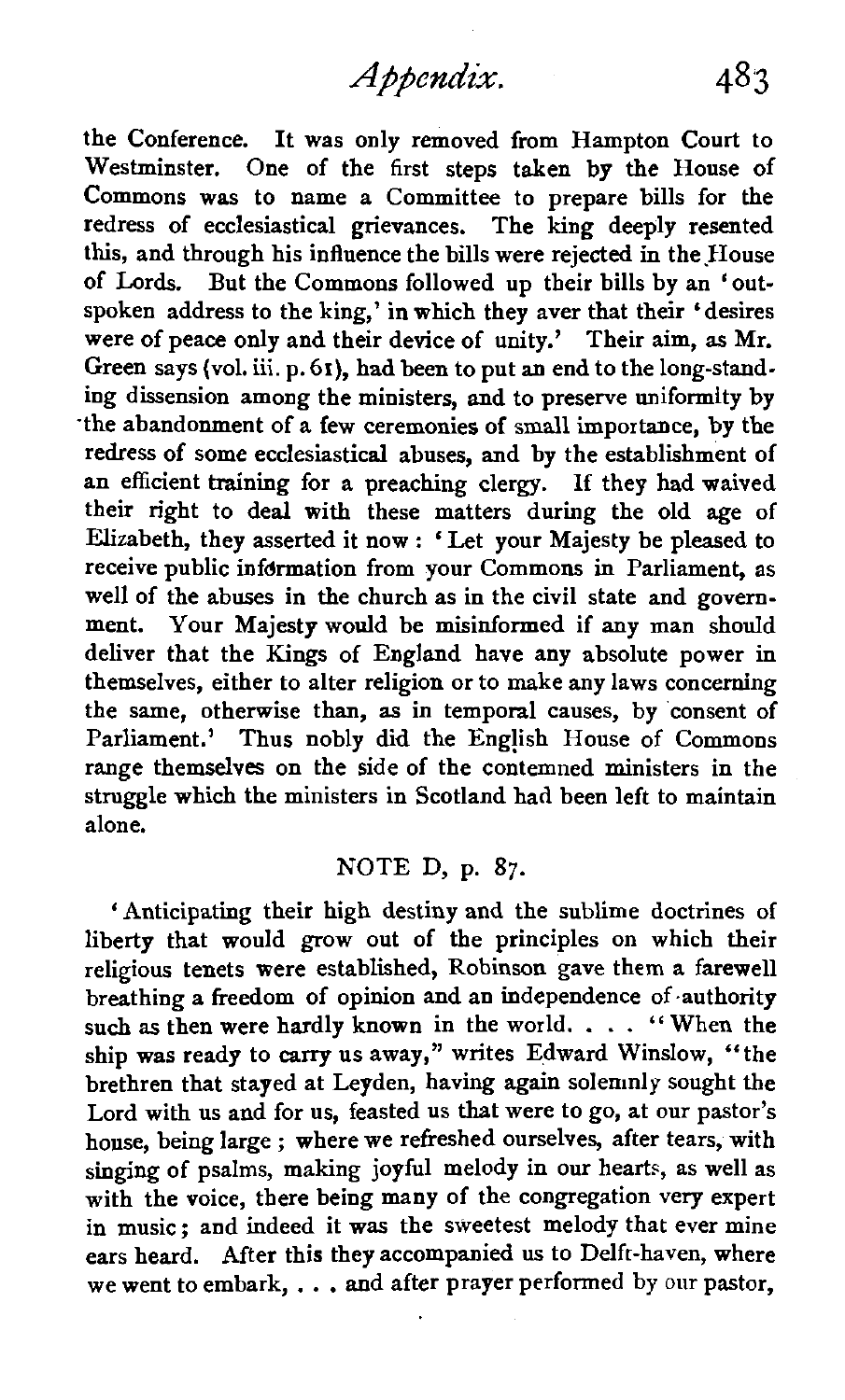when a flood of tears was poured, they accompanied us to the ship, but were not able to speak one to another for the abundance of sorrow to part." A prosperous wind soon wafts the vessel to Southampton, and in a fortnight the Mayflower and the Speedwell, freighted with the first colony of New England, leave Southampton for America.-Bancroft, vol. i. p. **307.** Once and again they had to return through the faint-heartedness of the captain of the Speedwell, and, dismissing her, with numbers winnowed, ' the little band, not of resolute men only, but wives and children, a floating village, went on board the single ship, which was hired to convey them across the Atlantic.' Many attempts have been made to reproduce such memorable incidents in verse, none perhaps more interesting than the following, coming from the very time :-

In midst of all these woful stirs grave godly men sat musing, How they their talents might improve to honour **God** in using. Nine hundred leagues of roaring seas dishearten feeble parts, Till cruel handling hasten on, and God doth strengthen hearts. 'Come,' quoth the husband, 'my dear wife, canst thou the seas endure, With all our young and tender babes? Let's put our faith in ure.' With watery eyes the wife replies, 'What remedy remains ?' ' Forsaking all for Christ his sake will prove the greatest gains.' Thus pass the people to their ships. Some grieve they should go free, But make them swear, and search them hare, and take what coin they see. And, being once on ocean large, whose depths the earth wide sever, Return no more, though winds them taught to end their course endeavour, In unknown depths and pathless seas their nights and days they spend; Midst stormy winds and mountain waves, long time no land they kenn'd : At ship's mast doth Christ's pastor preach while waves, like prelate browed, Would fling them from their pulpit place as not by them allowed ; The swelling surges raging come to stop their mouths with foam For publishing of very truth that by God's word is known. But Christ, as once, now says, 'Peace, ye waves, be still ;' For all their height they fall down flat, they must obey His will. Long-looked-for land at last they eye, unknown, yet own they will, To plant therein new colonies, wide wilderness to fill.

#### NOTE E, p. **92.**

' Of all Charles's errors the most fatal to him was his misunderstanding of his own countrymen. They were loyal to the Crown, as they showed at Preston, and Dunbar, and Worcester. They were proud of seeing a prince of their own race on the English throne. As long as their religion **was** let alone, their lives and all that they had were at the disposal of their sovereign. But Charles chose to touch their allegiance to a still higher Sovereign,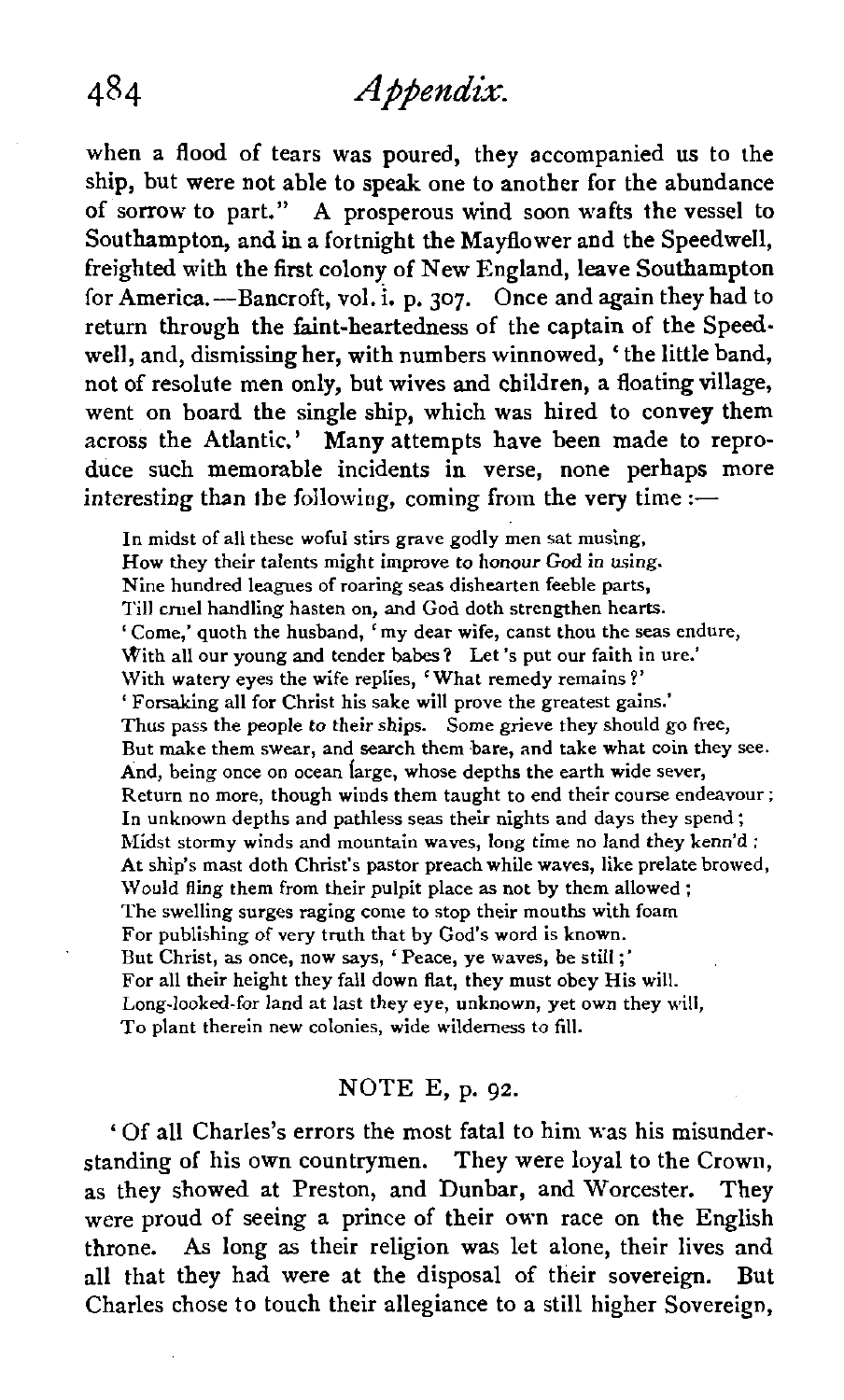Abbendix.  $485$ 

and they became immovable as their own mountains. There is something humorous in the spectacle of an Archbishop Laud trying to teach such a people as this a better religion. He was the man who was to show Scotland how to say its prayers! No the man who was to show Scotland how to say its prayers ! more memories of Knox and Melville; no more outpourings of the spirit and rash extempore addresses to the Almighty of ignorance and vanity; no more lay elders; no more General Assemblies. Scotland was to be once more decently ruled by bishops duly consecrated, the parish churches served by surpliced clerks, on whose heads the bishops' hands had rested. And there must be a liturgy and altars, and reverential music to generate correct "catholic" emotions, and canons of discipline and ecclesiastical courts to enforce them. . . In England, where the Churchwas composite, Laud had perhaps the letter of the law, or at least some show of law for himself. In Scotland he had no law at all, but when he heard how his liturgy had been received, he said merely that "he meant to be obeyed," and when he was told that he must back his orders there with 40,000 men, both he and the king thought it was both right and convenient that the 40,000 men should be raised and sent. To this intention the Scots replied with the ever-famous National Covenant, by which they declared "their sincere and unfeigned resolution, as they should answer to Jesus Christ in the great day, and under pain of God's everlasting wrath," to defend their national faith. The signing of the Covenant in Edinburgh on March 2, 1638, was perhaps the most remarkable scene in Scotland's remarkable history.'-Edinburgh Review, October 1882.

#### NOTE F, p. 102.

The following specimen of their barbarities has been recently brought under  $my$  notice  $:=$ 

' Thomas Murray, minister of the Episcopal Church of Killelagh, was brutally massacred in the Irish Rebellion of 1641. It appears. by a petition presented by his widow to the General Assembly of the Church of Scotland at St. Andrews, in 1642, that he was actually crucified on a tree ; her two sons killed, and cut to pieces before her eyes; her own body frightfully cut and maimed in sundry parts; her tongue half cut out, and that she was kept in prison and inhumanly used by the rebels, from whom, at last, by God's merciful providence, she escaped, all which was testified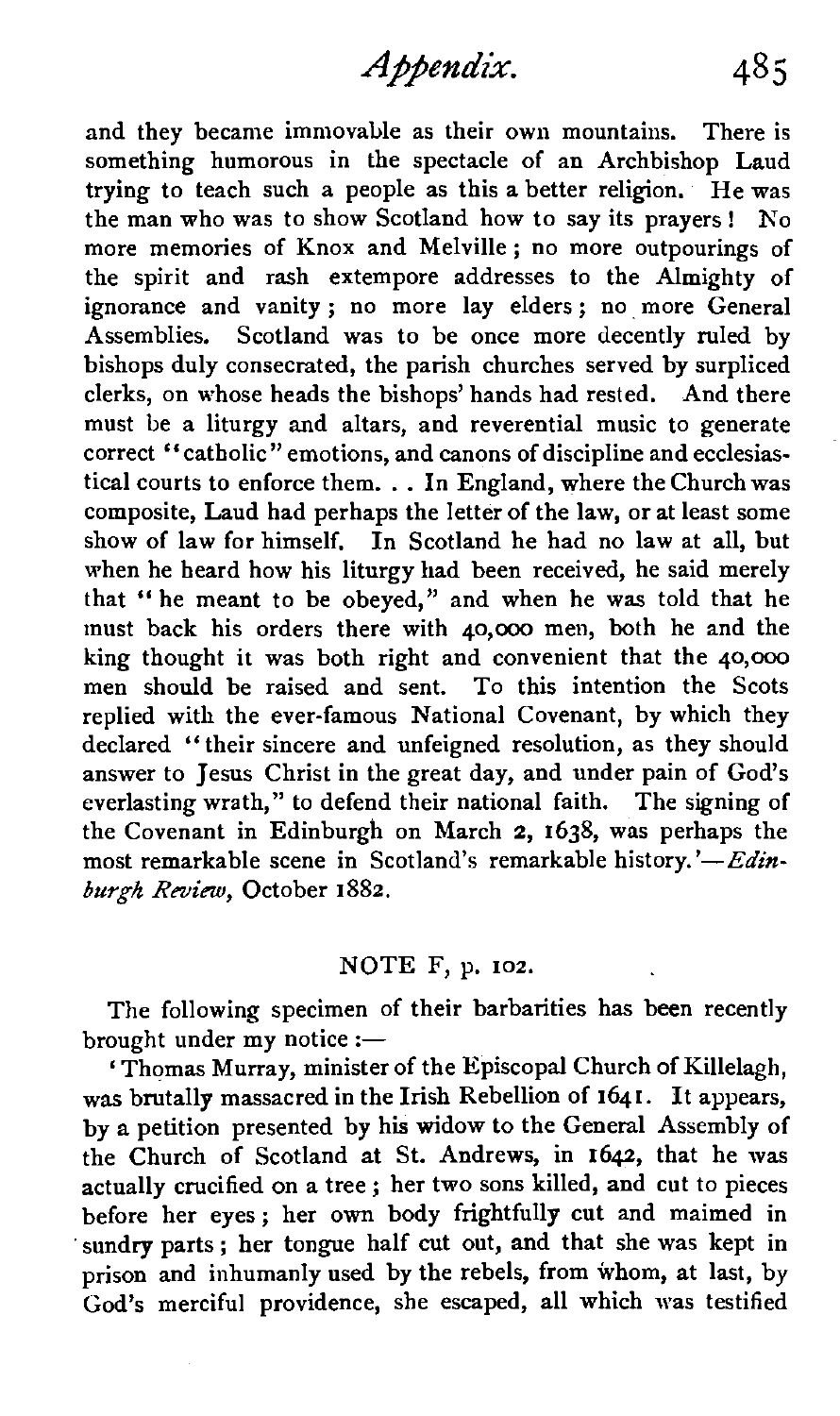under the hands of the best nobles and councillors of the kingdom ; and humbly praying them to extend their charity to her, which was granted.-The *Hamilton Manuscripts,* edited by Dr. Lowry, 1867, p. **35,** note. See also, E 112, No. **24.** 

## DESCRIPTION OF THE ASSEMBLY.<sup>1</sup>-Pp. 170, 171, 172.

The question is often asked, Is there any trustworthy engraving of the Assembly in session ? and I am afraid it must be answered in the negative. Portraits of a number of the divines, arrayed as they were wont to appear in the pulpit, are still preserved, and there is a modem engraving professing to represent the Assembly in that stormy session when Nye made his famous speech against Presbytery. But it does not rest on any sure historical basis, nor give an accurate idea of the conclave as it really sat. It represents the divines as arrayed in gowns and as generally bareheaded, and in both these respects I think it is incorrect. Fuller tells us that Bishop Westfield and the episcopal divines, who appeared in their gowns and canonical habits, seemed the only nonconformists. Neal says that the most of the divines 'came not in their canonical habits, but chiefly in black coats [or cloaks] and bands, in imitation of the foreign Protestants.' The best aid therefore to a correct idea of the Assembly in session is probably furnished by the engraving of the French Synod prefixed to Vol. i. of Quick's *Synodicon*  Gallia Reformata, and by that prefixed to the account of the Dissenting Synod of Salter's Hall in.1719. In both, the divines are represented as wearing not the academic gown or the modern so-called Geneva one, but the old Geneva cloak, and as retaining not only their skull-caps, but their high-crowned hats when seated in the Assembly. I think it was so also at Westminster, in regard to the hat as well as the cloak, both because that was the practice of the House of Commons, to which in most things they conformed, and also because Neal expressly includes among their earliest rules the following : 'That all the members of the Assembly have liberty to be *covered* except the scribes.' To these some time after the same indulgence was granted, and on 17th June 1645 the following additional rule was adopted : ' That in case any member have occasion to be out of his place, that then he be *uncovered'1* 

**<sup>1</sup> It was on 21% September that the Assembly was authorised to remove to and at its last session in the following week that it 'adjourned to Hierusalern chamber Monday morning [ad October] 10 o'clock.'** 

**<sup>2</sup>** *Mimdes* **of** *the Assembly,* **p. 105.**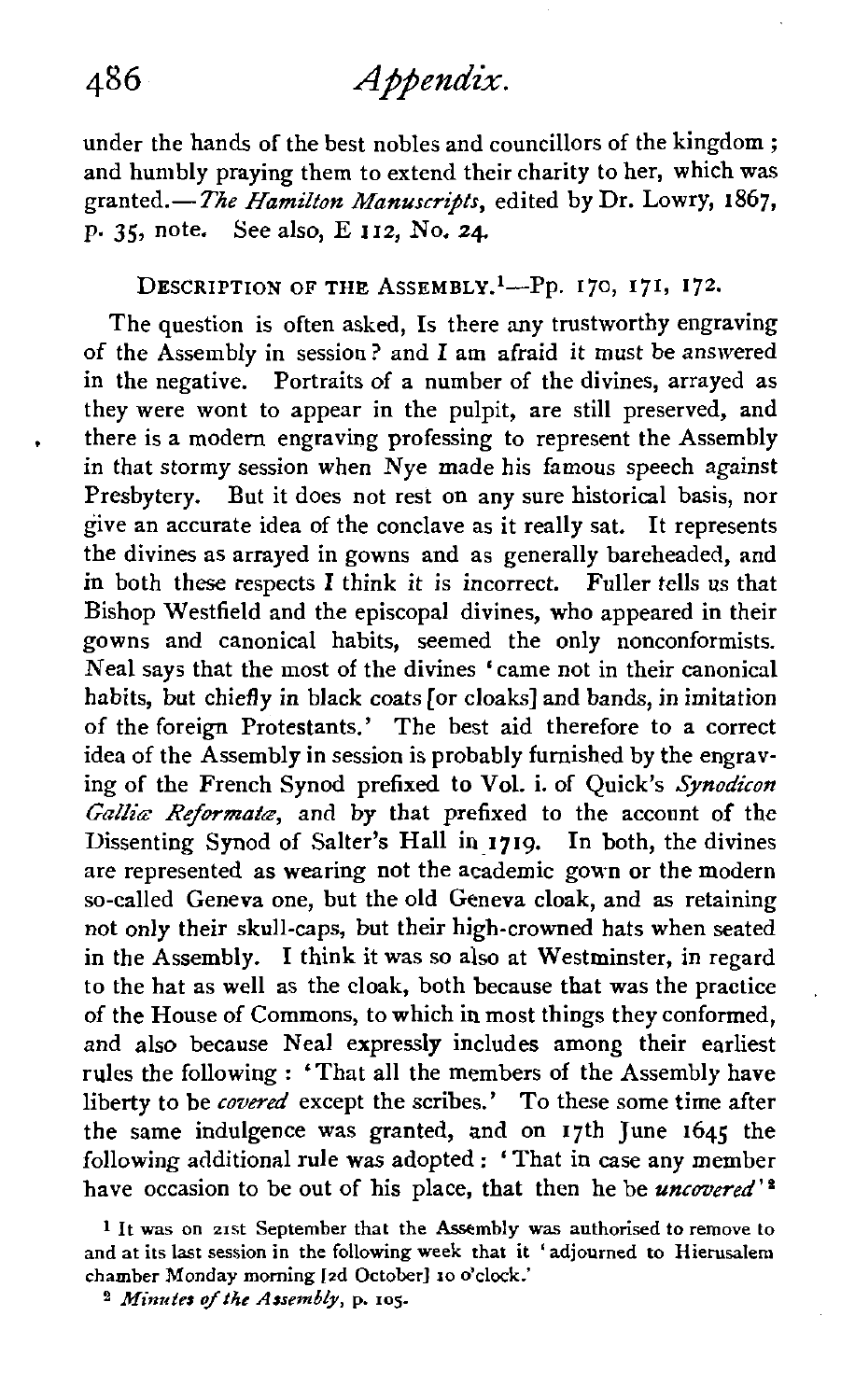-that is undoubtedly, take off his hat, not his skull-cap. In the satirical pamphlets of the period, there are various references to the dress of the Puritan ministers, especially (with a portrait) in that entitled *The Assembly Man*: 'His hands are not in his gloves, but his gloves in his hands. . . . His gown (I mean his cloak) reaches but his pockets. . . . His doublet and hose are of dark blue, a grain deeper than pure Coventry; but of late he's in black.' Their hair was generally cut close, according to a fashion now in vogue again, and the beard and moustache were often retained and carefully trimmed. The description applies chiefly to the younger men. The older members,  $\overrightarrow{\mathbf{I}}$  suppose, continued to have longer cloaks, and more flowing locks, and to wear the Elizabethan ruff rather than the broad band or falling collar. In Elizabethan ruff rather than the broad band or falling collar. E **95,** No. **3,** the following description is given of the Reformed minister : 'His habit shall be a high-crowned hat, a black leather [skull] cap, a sad medley cloak, and jerkin of the same, violet hose, and russet stockings.'

## NOTE G, p. **191.**

Besides the extracts from the Minutes given in the text, the following are the authorities which seem to me to warrant this view of the Assembly's attitude towards this question :--

1. Jus Divinum Regiminis Ecclesiastici, by sundry ministers of Christ within the City of London. 'The third argument for the divine right of the mere **ruling** elder shall be drawn from I Tim. v. **17** : "Let the elders that rule well be counted worthy of double honour, especially they that labour in the word and doctrine." From which words we may thus argue for the divine right of the ruling elder: Major-Whatsoever officers in the church are, according to the word of Christ, styled elders, invested with rule in the church, approved of God in their rule, and yet distinct from all them that labour in the word and doctrine, they are the ruling elders in the church (which we inquire after), and that *jure divino*. Minor-But the officers mentioned in I Tim. v. **17** are, according to the word of Christ, styled elders, [are] invested with rule in the church, approved of God in their rule and yet distinct from all them that labour in the word and doctrine.' The detailed proofs and answers to exceptions extend to more than twenty pages.

2. A Vindication of the Presbyterial Government **and** Ministry, published by the ministers and elders met together in a Provincial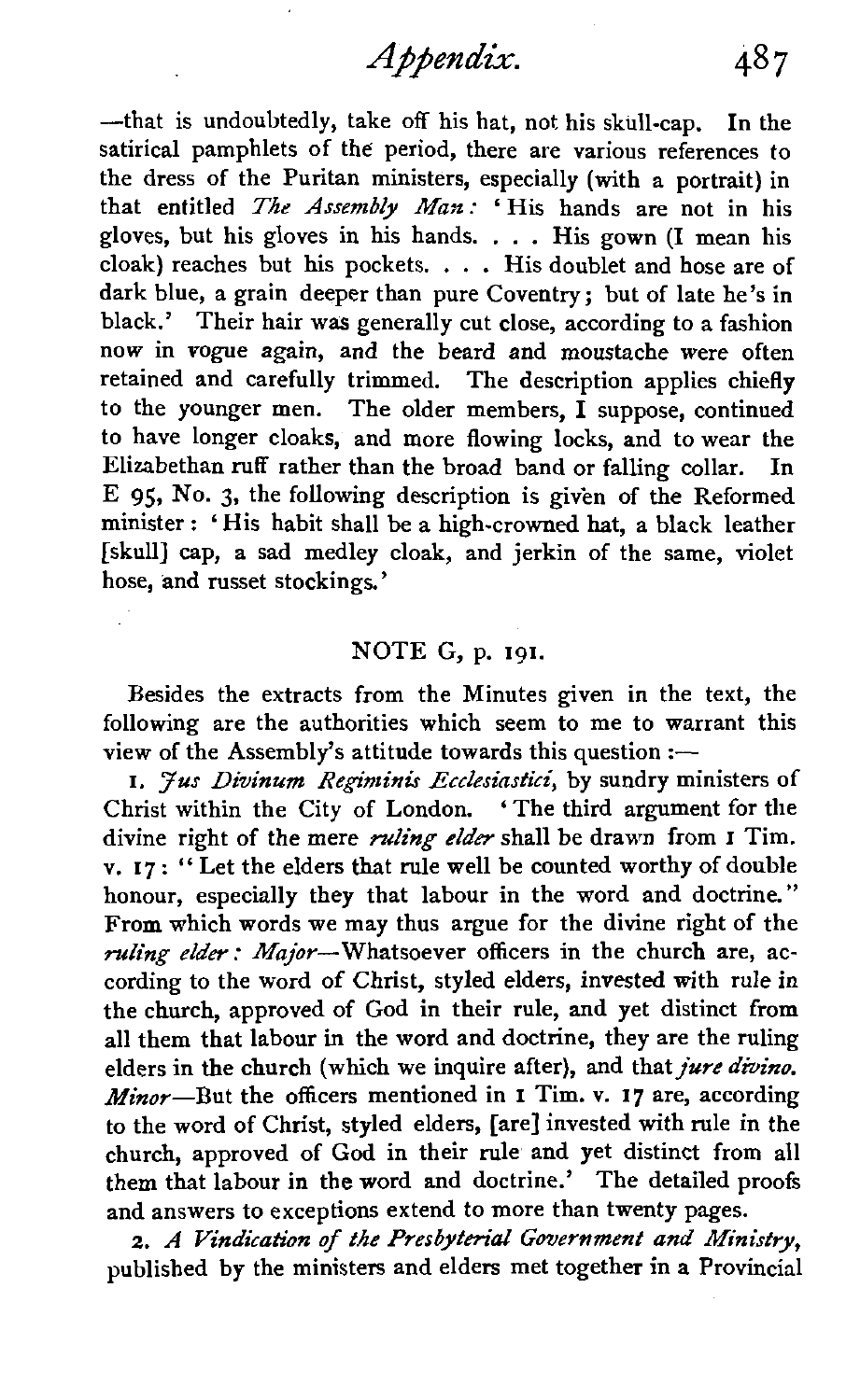# *Appendix,*

Assembly, November 2, **1649.** 'The third text for the divine right of the *rulingelder* is **I** Tim. v. **17** : "Let the elders that rule well," etc.  $\ldots$ . Now according to the grammatical construction, here are plainly held forth two sorts of elders, the one only ruling, and the other also labouring in word and doctrine. Give us leave to give you the true analysis of the words. **I.** Here is a genus, a general, and that is elders. **2.** Two distinct species or kinds of elders, *those that rule well,* and *those* that *labour in word and doctrine.* . . . 3. Here we have two participles, expressing these two kinds of elders-ruling and *labouring;* the first do only rule, the second do also labour in word and doctrine. 4. Here are two distinct articles distinctly annexed to these two participles **01** *irpow-*  **~iSres, 01 ~vwtfiv~es,** *they that rule, they that labour. 5.* Here is an eminent discretive particle set between these two kinds of elders, these two participles, these two articles evidently distinguishing the one from the other, viz., *pilhiura, especially.'* The heads of the argument as well as the illustrations of the several heads, closely resemble some of the speeches made in the Assembly in **1643-4.** 

*3. A Model of Church Government,* by John Dury, one of the Assembly of Divines. **'I.** That *ruling elders* are officers in the church of God may be clearly gathered from Rom. **xii.** 8, **I** Tim. v. **17,** and **I** Cor. xii. **28. 2.** That they are officers distinct from other officers is also plain from the same places ; chiefly from that of **I** Tim. v. **17,** . . . for in [it] he doth mention two sorts of elders ' (p. **19).** See also **A** *Model of Church Gvoemment under the Gospel,*  by a minister of London, approved by divers of his learned brethren : 'All elderships, consisting of preaching presbyters and other elders who do rule well, . . . are *jure divino*, **I** Tim. v. 17.'

**4** A *Treatise of Ruling Elders,* by a minister of the Church of Scotland [James Guthrie, of Stirling], Edinburgh, 1652, reprinted **699.** 'The officers in the House of God, who in the Scriptures are called by the name of *elders,* are of several sorts. Preaching elders or ministers, teaching elders or doctors, and ruling or governing elders ; all these three are oftentimes in the New Testament comprised under the general name of elder' (pp. **21, 22).**  Then, after reference to the mistake of those 'who, either out of ignorance or disdain, do call them lay elders, as if they were a part of the people only, and not to be reckoned among the officers of the Lord's House, whom the Popish church in their pride, and others following them, call the clergy' (p. **23),** the author proceeds to treat of the institution of ruling elders, in which chapter,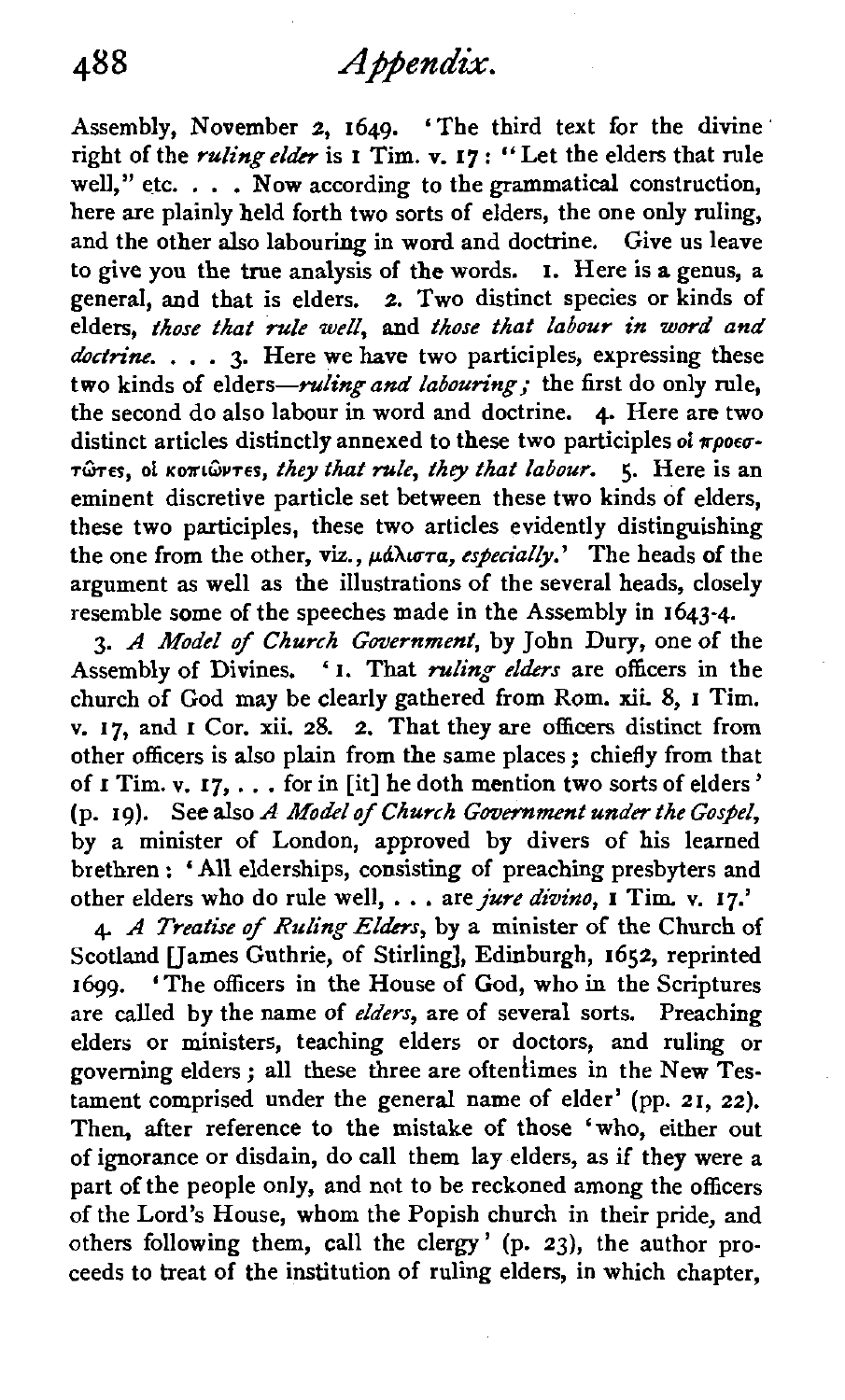after adducing other texts, he says: 'The third place of Scripture is I Tim. v. 17, . . . which text doth hold forth and distinguish two sorts of elders in the church, to whom the Lord Jesus hath committed the power of ruling; one sort who do also labour in the word and doctrine, to wit pastors and teachers ; another sort who do only rule, . . . and these are the ruling elders of whom we speak ' (p. 29).

S. Dickson's *Expositw Analytica omnium Apostolicamm E@ slolarum,* Glasguas, **1645.** His comment on I Tim. v. 17 is: 'Horum presbyterorum duos facit ordines : alterum eorum qui laborant in sermone et doctrina quales sunt pastores et doctores, alterum eorum qui bene quidem præsunt, *i.e.* gubernandæ ecclesiæ in **vita** et moribus incumbunt et non laborant in sermone et doctrina, quales sunt seniores qui gubernatores vocantur, I Cor. xii. **z** ; Rom. **xii.** 8' (p. 534). This work was published in 1647, with recommendatory notices by the Prolocutor and Assessors, and the Scotch Commissioners to the Westminster Assembly.

6. *Wylie's Abridgment of RutherfuriTs Catechism.* ' *Q.* How is Christ's Kirk ruled at this time under the gospel? By his officebearers, doctors that opens up the word, pastors that presses it upon the hearers, elders that **rules** in discipline, and deacons that cares for the poor.'

7. Rutherford's *Due Right of Presbyteries.* ' *I* **Tim.** v. 17. The elders who rule well are worthy of double honour, etc. This place speaketh clear for ruling elders ' (p. 142). On p. 145 he gives, as he had done in one of his speeches in the Assembly, the same five reasons as are given above in No. **2** for so expounding this text, and enters into a long argument in defence of the last of these reasons. In his later work on the *Divine Right of Excomntunication and Church Government,* he again (pp. 432, 434) expresses his adherence to this interpretation of the text, and refers to what he had previously said in support of it.

**8.** *CXL Propositions concerning the Ministry and Government of the Church,* by George Gillespie. 'This ecclesiastical government, distinct from the civil, is from God committed, not to the whole body of the Church or congregation of the faithful, or to be exercised both by officers and people, but to the ministers of God's word, together with the elders which are joined with them for the care and government of the church. $-1$  Tim. v. 17.'

*g. Christian Concord or Agreement of the Associated Churches and Pastors o/Worcestershire.* Baxter's own opinions are well known ;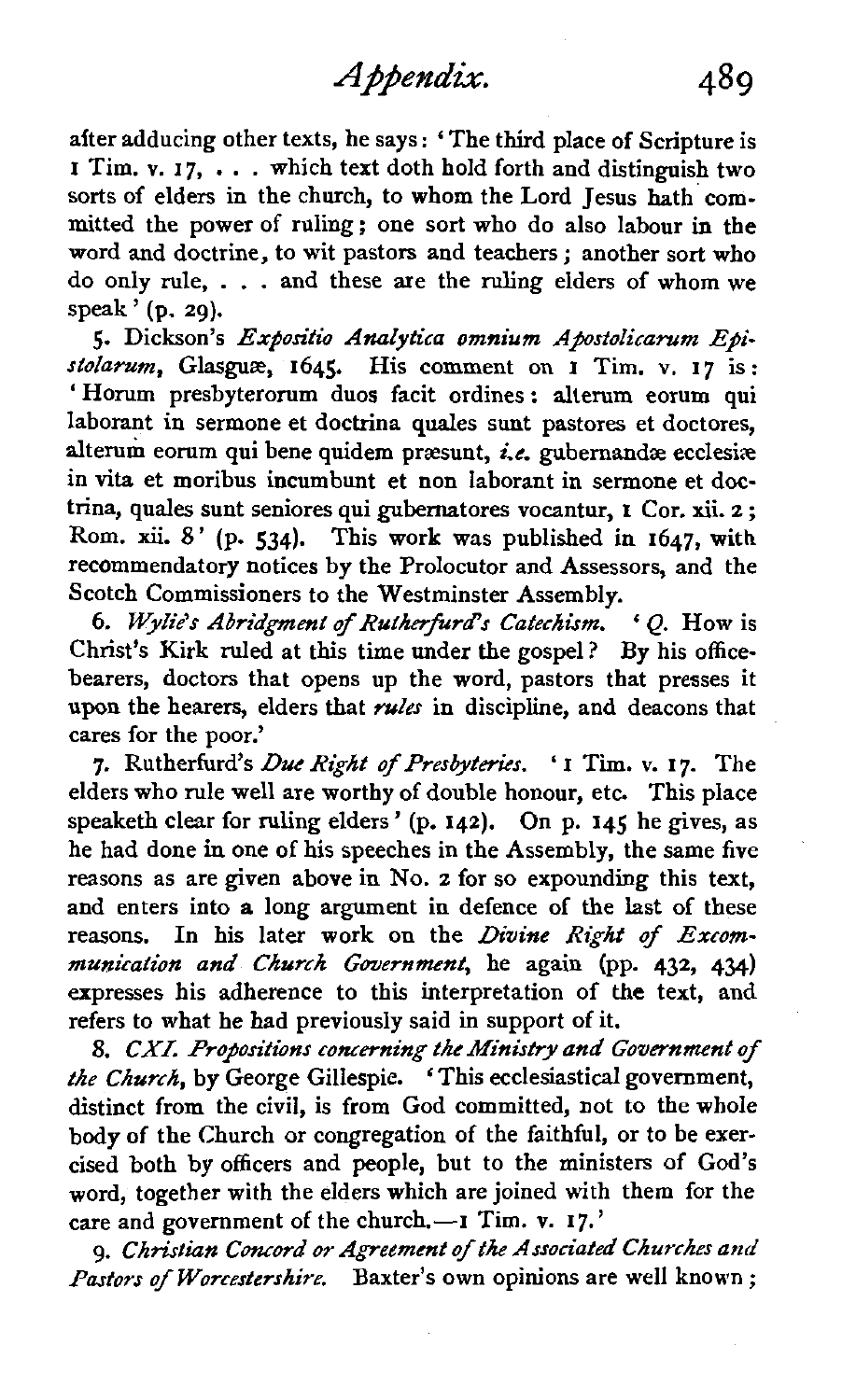and therefore it is the stronger proof that there were those even in that district who held the presbyter theory of the elder's office, that he should have found it necessary to express himself in the following tolerant terms :-'It having been the custom of the church in the Apostles' day to have ordinarily many officers in a church,  $\dots$ we therefore judge it needful to use all lawful means to procure more ministers or elders than one in each church, even proportionally to the number of souls, and if not learned men and supported by the public maintenance, then less learned labouring at their callings, and taking private duties of the pastorate, and *as long as we agree that these elders are ordainedchurch officers, and what shall be* **their** *work there need be no breach among us, though we determine*  not of their power in sacraments, and whether their office be the same *with the teaching elders.* Whilst we agree in practice, we may leave men's several principles in such a difficult controverted point to their own judgment.' See also Hatch's *Bumf. Lect.,* pp. 54, *76.* 

## NOTE H, p. 195.

'That the magistrate is not obliged to execute the decrees of the church without further examination, whether they be right or wrong, as the Papists teach that the magistrate is to execute the decrees of their Popish councils with a blind obedience. . . is clear. 1st. Because if, in hearing the word, all should follow the example of the men of Berea, . . . try whether that which concemeth their conscience be agreeable to the Scriptures or no, and accordingly receive or reject ; so in all things of discipline, the magistrate is to try by the word whether he ought to add his sanction to those decrees which the church gives out for edification. . . . 2d. The magistrate and all men have a command to try all things, *ergo,* to try the decrees of the church. . . . 3d. We behoved [otherwise] to lay down this Popish ground, that the church cannot err in their decrees. . . . Whoever impute this to us who have suffered for nonconformity, and, upon this ground that synods can err, refused the ceremonies, are to consult with their own conscience whether this be not to make us appear disloyal and odious to magistracy in that which we never thought, far less presumed to teach and profess it to the world.'-Rutherfurd's *Divine Right of Church Government and Excommunication*, pp. 596, 597. Even more noteworthy are the utterances of Gillespie, when striving to vindicate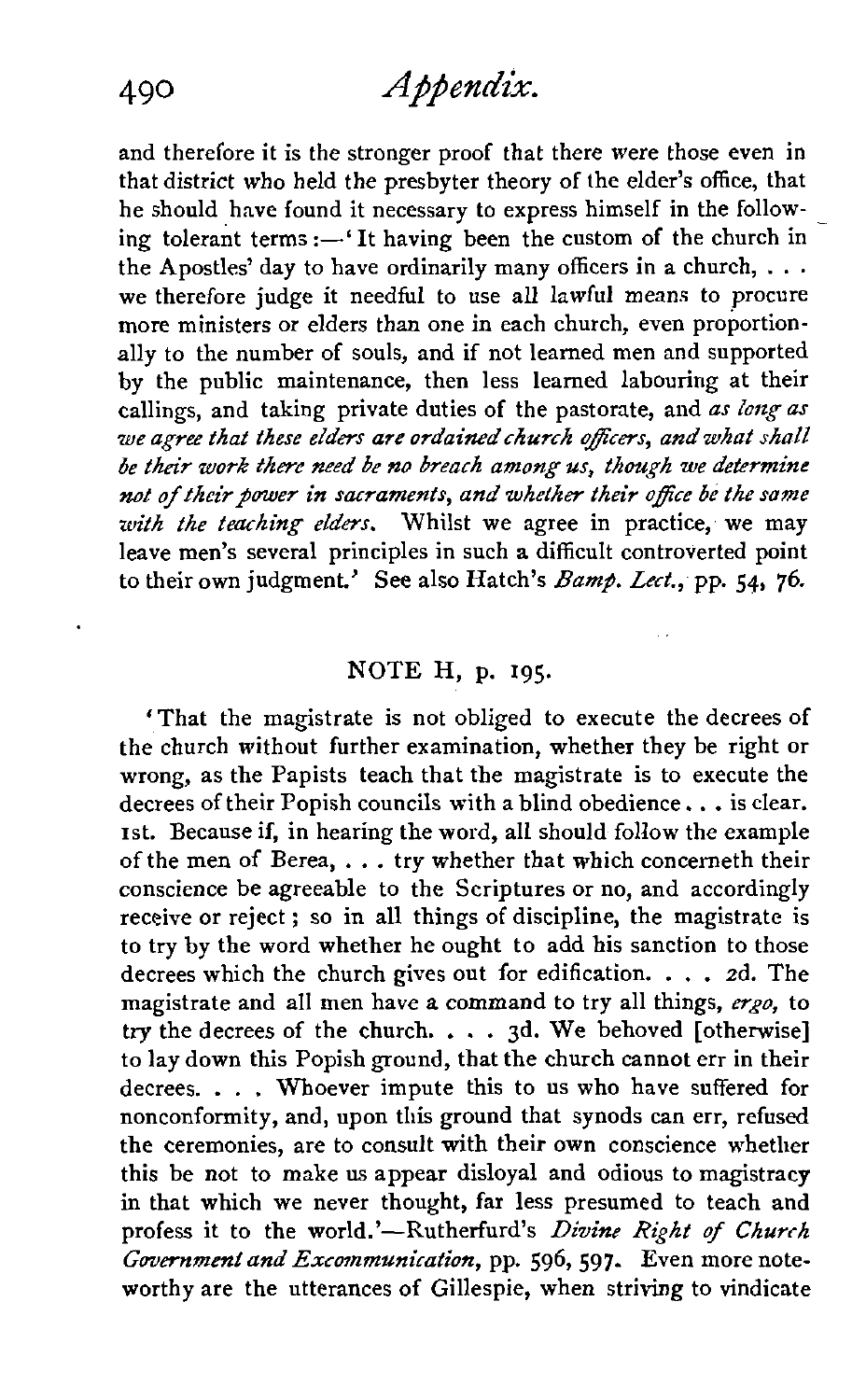against the reasonings and gibes of the Erastians, that more free and independent government of the church from which they feared so many evils and oppressions. 'I dare confidently say,' he affirms, 'that, if comparisons be rightly made, presbyterial government is the most limited and least arbitrary government of any in the world.' And after entering into details to make good this affirmation as regards the Papal and Prelatical forms of government, he proceeds to maintain that Independents must needs be supposed to exercise much more arbitrary and unlimited power than the Presbyterians do, because they exempt individual congregations from all control and correction by superior courts, and because one of their three grand principles ' *disclaimeth that binding of themselves for the future, unto their present judgment and practice, and avoucheth the keeping of this reserve to alter and retract.* By which it appeareth that their way will not suffer them to be so far . . . bounded within certain particular rules (I say not with others but even among themselves) as the Presbyterian way will admit of.' He denies that, in claiming a distinct government for the church, the Presbyterians meant to deprive the Christian magistrate of that power and authority in matters of religion which the word of God and the Confessions of the Reformed Churches recognised as belonging to him. On the contrary, he maintains that not only in extraordinary cases, 'when church-government doth degenerate into tyranny, ambition, and avarice,' or those who manage it make defection from the truth, the Christian magistrate may, and ought to 'do divers things in and for religion, and interpose his authority divers ways, so as doth not properly belong to his cognisance, decision, and administration ordinarily,' and in a well-constituted church ; but also that in ordinary cases he is free to act as his own conscience directs, in giving or refusing his sanction to the discipline of the church, and that if he is offended at any sentence given by its courts, they ought to be ready to give him an account of their proceedings, and by all means to endeavour to satisfy his conscience, or otherwise to be warned or rectified if themselves have erred.-Gillespie's *Aaron's* Rod *Blossoming, etc.,* **Bk.** ii., ch. iii.

#### NOTE I, p. 211.

Professor Masson has frankly admitted that the Church of England was more tolerant than the Church of Rome, and Scottish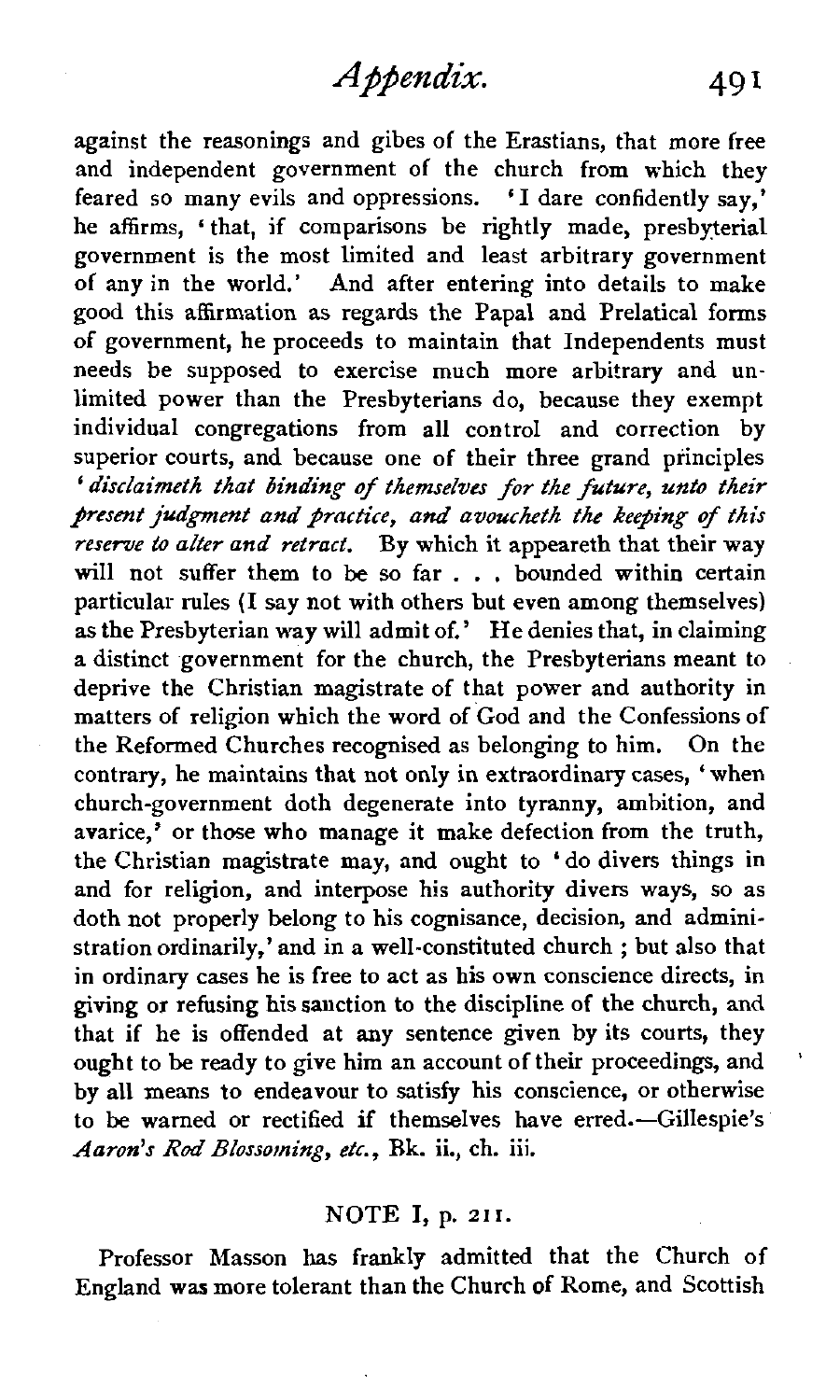# **492** *Appendix,*

Presbyterianism or Scottish Puritanism was more tolerant (though the reverse is usually asserted) than the Church of England prior to 1640 ; he might have added, prior to 1688, whatever may have been the *theoretical* sentiments of Jeremy Taylor. The ordinance against blasphemies and heresies, harsh and cruel as it seems to is, was not a tightening, but a relaxation, of the old law, and the restraint without law formerly practised, but put in temporary abeyance, by the abolition of the Court of High Commission, and of the office of bishop. Offenders were no longer to be punishable<br>for opinions *held*, but for opinions *deliberately expressed*. They for opinions *held*, but for opinions *deliberately expressed*. were not obliged to clear themselves by oath as in the Court of High Commission, but must be convicted by die testimony of two credible witnesses, or by their own voluntary confession. The charge must be prosecuted and proved in the civil courts within a limited time, and, as I take it, at least in graver cases, before a jury. Cromwell himself, when at the height of his power, deemed it necessary to set limits to toleration and the freedom of church courts ; and even when the Toleration Act was passed at the Revolution it was so, not in general or latitudinarian terms, but to the definite and limited extent required to meet the cases of the Puritans, the Baptists, and the Qnakers. King William **III.,**  though probably as wise a monarch as ever sat on the throne of Britain, gave his assent to an Act for suppressing blasphemy and profaneness, by which it was provided that if any persons having been educated in, or at any time having made profession of, the Christian religion within this realm, should by writing, printing, teaching, or advised speaking, deny any one of the Persons in the Holy Trinity to be God, or should assert or maintain there are more Gods than one, or should deny the Christian religion to be true, or the Scriptures of the Old and New Testament to be of divine authority, he should the first time be subject to severe legal disabilities, and the second should suffer imprisonment for three years. Tillotson's successor in the see of Canterbury wrote in support of these Acts and the king's injunctions. The melancholy words of Rutherfurd so often quoted, were but the echo of those of the judicious Hooker (Bk. viii.) that in matters of faith, 'law should set down a certainty which no man afterwards is to gainsay.' The more melancholy words of the Lancashire ministers, that such a toleration as the sectaries then demanded 'would be the putting of a sword into a madman's hand, a cup of poison into the hand of a child, a letting loose of madmen with firebrands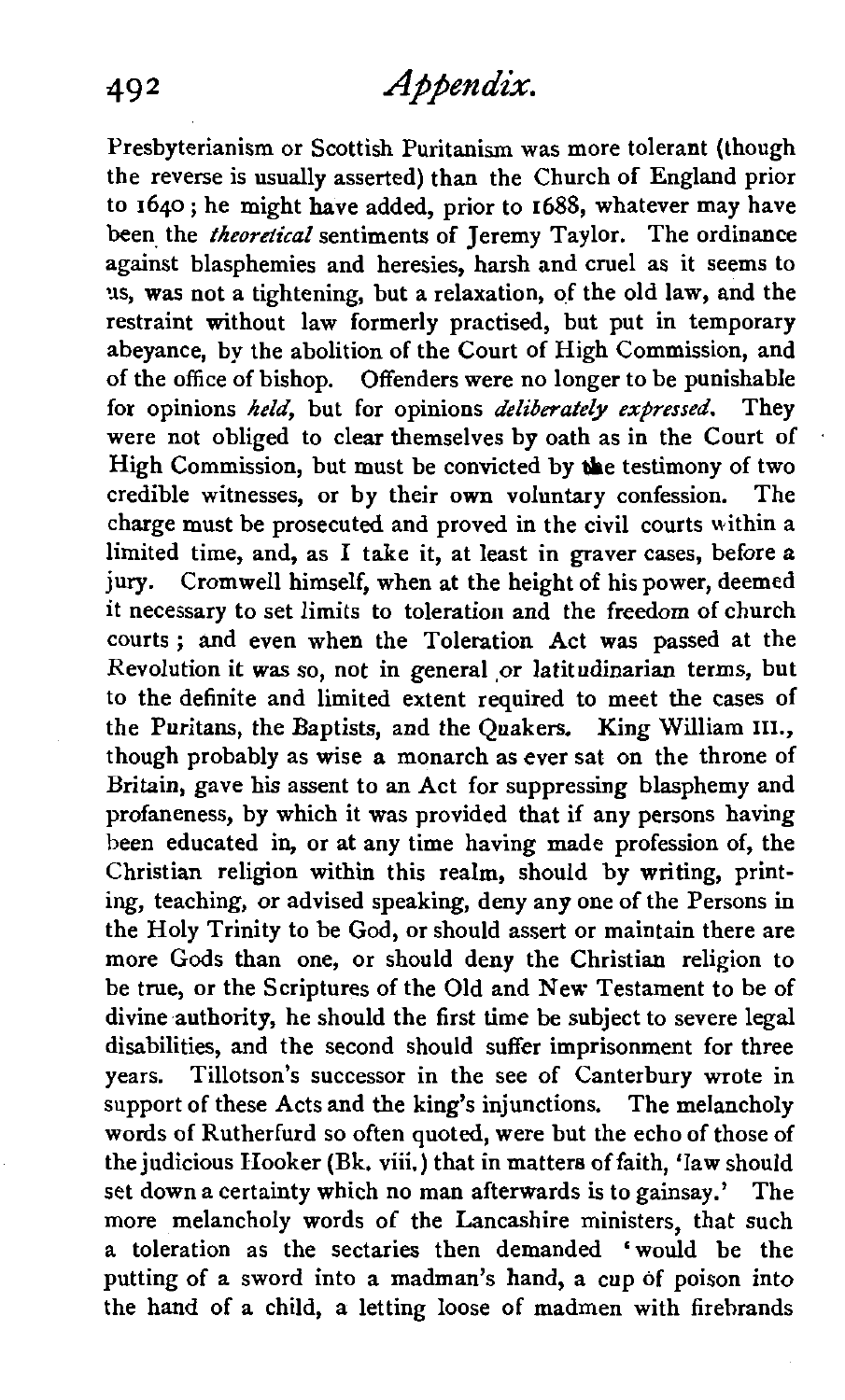in their hands ; an appointing of a city of refuge in men's consciences for the devil to fly to, a laying of a stumblingblock before the blind, a proclaiming liberty to the wolves to come into Christ's fold to prey upon the lambs,' etc., were but the rhetorical concentration of various utterances of the gentle Burroughs, cropping up here and there in his treatise on *Heart* **Divisions** : ' If there were a company of madmen running up and down the streets with knives and swords in their hands, ... must we do nothing to restrain them? The devil must not be let alone though he get into men's consciences. God hath appointed no city of refuge for him ; if he flee to men's consciences as Joab to the horns of the altar, he must be fetched from thence, or fallen upon there.' Nay, the more clear-headed Owen, in a sermon preached before Cromwell's Parliament in 1652, is found thus indoctrinating them : ' Know that error and falsehood have no right or title from God or man unto any privilege, protection, advantage, liberty, or any good thing you are entrusted withal : to dispose that unto a lie, which is the right of and due to truth, is to deal treacherously with Him by whom you are employed ; all the tenderness and forbearance unto such persons as are infected with such abominations is solely upon a civil account, and that plea which they have for tranquillity whilst neither directly nor morally they are a disturbance unto others,'-that is, as even the Lancashire ministers admitted, they are not to be disturbed so long as they keep their opinions to themselves, but they have no right to propagate them at their pleasure.<sup>1</sup> So much of matters of opinion

**1** According to Baxter, Owen, Goodwin, Simpson, and Nye were chiefly con. cerned in drawing up the list of Fundamentals which the Parliament of **1654**  wished to impose on all who claimed toleration. Neal (vol. iv. pp.  $_08\text{-}100$ ) gives sixteen of them. The Journal of the House of Commons speaks of twenty, but inserts only the first-on Holy Scripture-which alone had been passed when Cromwell dissolved the Parliament, and in considerably longer form than the Committee had proposed :-

and New Testaments are the Word of of knowing God and living unto Him,<br>God and the only rule of knowing him which whoso does not believe cannot be God and the only rule of knowing him which coving and living unto bim in all saved. savingly and living unto him in all holiness and righteousness in which **we** must rest ; which Scriptures whoso doth not believe, but, rejecting them, doth, instead thereof, betake himself to any other way of discovering the mind of God, cannot be saved.

That the Holy Scriptures of the Old That the Holy Scripture is that rule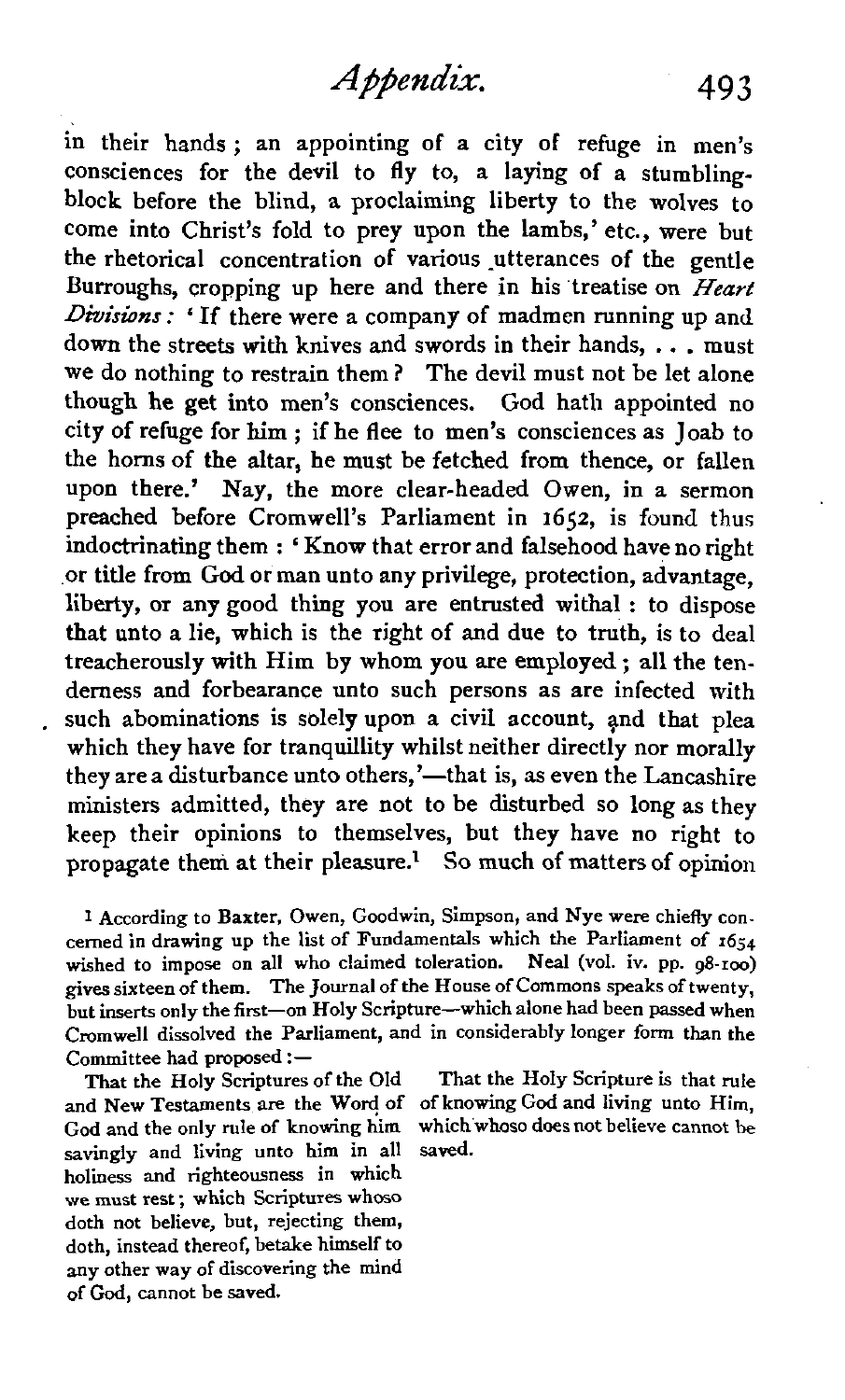or belief. As to matters of practice, he continues : ' Know that in things of practice as of persuasion, that are impious and wicked either in themselves or in their natural and unconstrained consequences, the plea of conscience is an aggravation of the crime ; if men's consciences are seared and themselves given up to a reprobate mind to do those things that are not convenient, there is no doubt but they ought to suffer such things as to such practices are assigned and appointed.' But perhaps the strangest of all the strange utterances on this subject is that contained in a pamphlet published at London in 1652, and entitled *The Key of True Policy or a Free Dispute concerning the conseraation of lately obtained liberty.* It professes to be the production of a Scotchman, but apparently of one who had espoused Republican principles, who boldly adopts the line of argument which an able reviewer in our own day has attributed to the Presbyterians and the majority of the Long Parliament. It is thus he argues (p. **g)** : ' It is an old maxim in philosophy, *5ublata causa tollitur ejfectus.* And\* consequently such unprofitable and noisome members being put aside one way or other, it removeth the non-security and danger obtained liberty is exposed to. Will you tell me, is he not a desperate and unskilful physician who will take it on him to cure the body and not remove the cause of the disease? That verily is to build without a foundation. What madness is it to go about to secure purchased liberty, and not remove the cause of its non-security? Truly it is so much, as to keep fire in the bosom, and not to be burned, to touch pitch and not be defiled, to keep the thief in the house and the throat not to be cut, and to keep a viper in the bosom and not to be stinged. Oh ! shall liberty be preserved as long as its enemies are free? No, verily. They will be still conspiring and taking crafty counsel against it. So long as the son of Jesse liveth they will neverthink themselves secure, and that their kingdom shall be established. And therefore, Saul-like, they will still fall a-persecuting David. Nay, let me tell you, *those become dccessory to their own hurt and ruin, who would not destroy the destroyers of their liberties.* Thus they become negative cut-throats and burrios to themselves. But to prevent bondage and slavery, it is good, it is good to root out those who go about to destroy our liberty. Otherwise we abuse the power God and nature have conferred on us to maintain and defend our own liberties against our adversaries.' He then proceeds to offer his judgment in particulars as follows :- ' 1st. All malignant and formal Presby-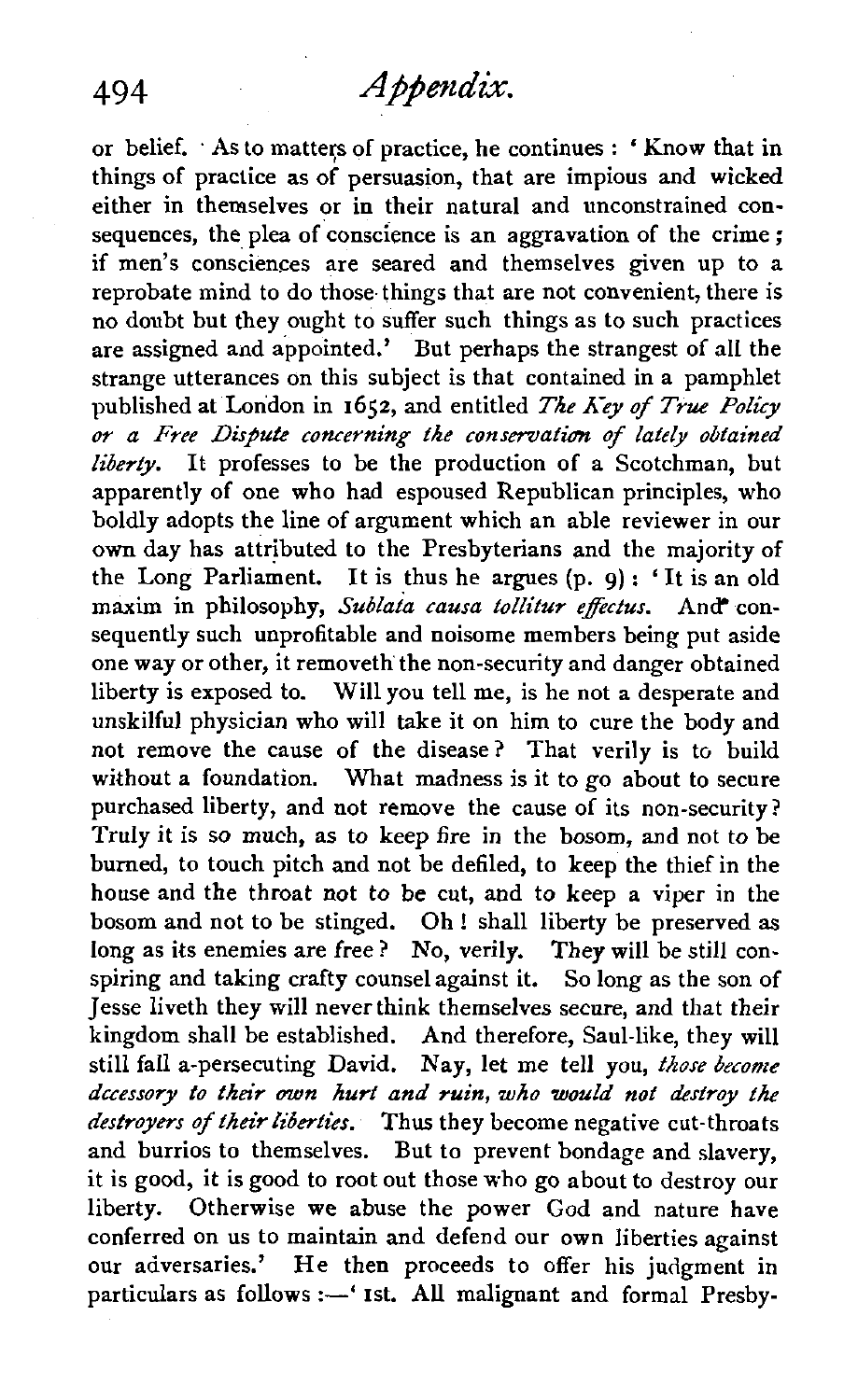terian incendiaries should one way or other be rooted out if we mind to maintain our own liberties inviolable. This is evident from what is already said, for *they* are the very enemies by whom<br>the Lord's people in the three nations only stand in hazard. They the Lord's people in the three nations only stand in hazard. indeed are the *Canaanites* whom the Lord hath commissioned to destroy. They verily are the inhabitants of the land, and therefore must be rooted out. . . . They are bears robbed of their whelps, and therefore they will never be satisfied till they be destroyed. They are *Amalek* indeed, they lay in wait, while as the Lord's people in Britain came out of the spiritual Egypt from under the Episcopal and Malignant yoke, *And therefore their name deserveth to* **be** *rased* **from under** *heaven. 2.* Albeit all such should be rooted out and destroyed, yet not one and the same way. They should be dealt with according to their guilt. Some of them who are prime incendiaries and leading men should be finally cut off. Others again of them who are not so deep in the guilt, deserve not physically but politically to be cut off, *i.e.* (as Artaxerxes saith, Ezra v. 26) either by banishment or imprisonment, or confiscation of goods, according to their desert.' To the objection that this would make a pretty clean sweep in Scotland where such men were the more numerous party, and where few or none even of the 'godly' were for the English interest, and where their action could not be said to be *illegal* even when it was hostile, the author replies (p. 21) : 'If the Parliament of England look not more to conscience and duty than quirks and law formality, they will be forced to condemn the best and weightiest of all their proceedings. I wonder if law-quirks taught a handful of godly men in the nation to turn a king off his throne, to cut off his head, to banish his son, to cut off the peers of the land, to turn out betrayers of their trusts and such like? I trow not; I believe duty only led them on to such things. Oh ! shall not duty as yet lead them on to proceed against their and our implacable enemies? . . . Hath he not rented the kingdom from Saul for sparing Agag, and given it to them? Will they spare him too? No, I hope, as Samuel, they will hew him in pieces. The Lord put it in their hearts so to do.' This is the only pamphlet of the period in which I remember to have met with this famous simile. It proceeded not from soberminded Puritan in time of peace, nor from maddened Covenanter in the day of sore distress, but from a fanatic sectary or rabid Protestor in the day of his triumph, and was adduced to encourage harsh measures, not against Papists and Prelatists, but against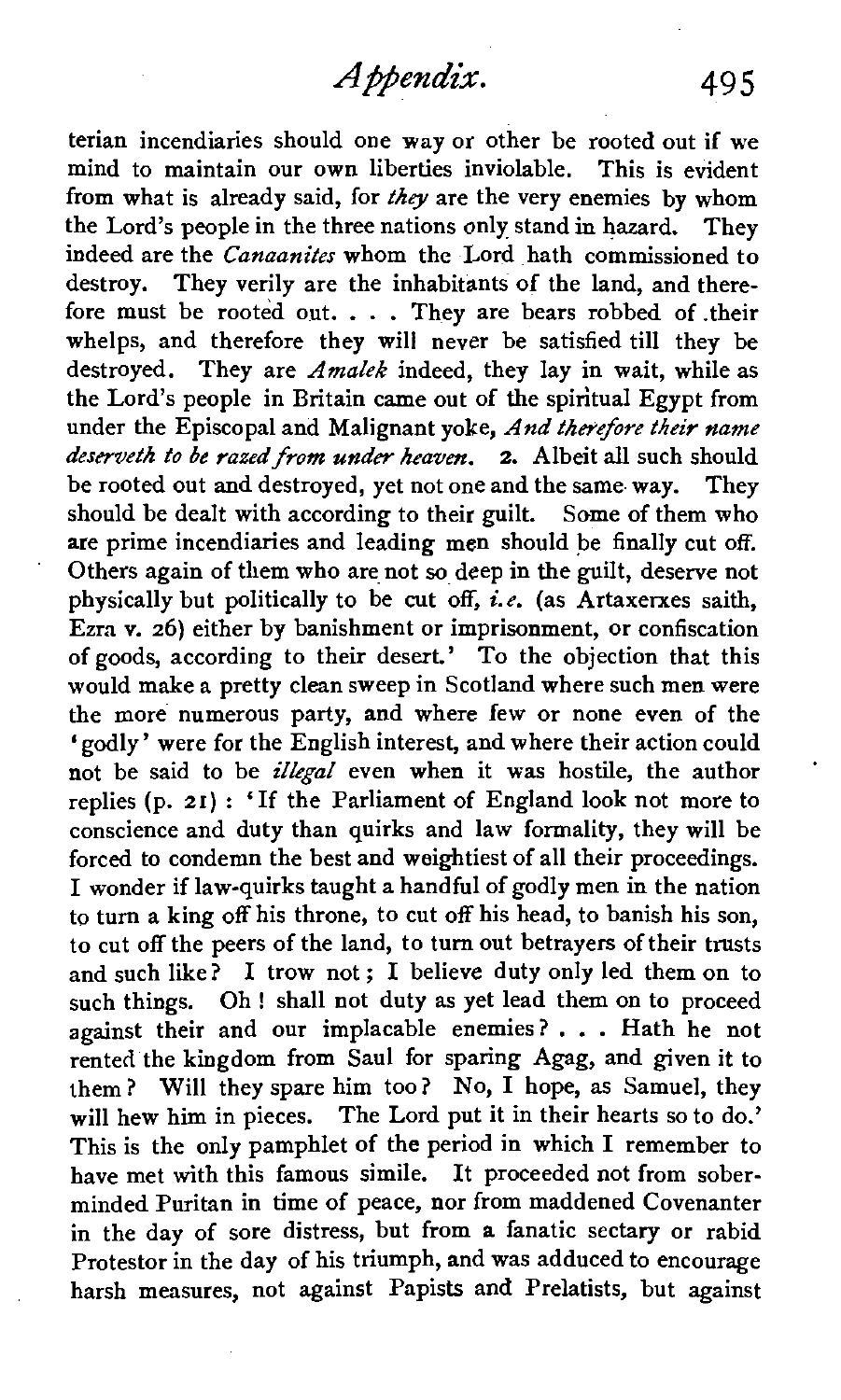the Presbyterians, his fellow-countrymen and fellow-covenanters. They, in his eyes, were'the Canaanites, the Amalekites, the Ammonites, the Joab and Shimei, whom King Solomon was to cut off,-nay, apparently the Saul who spared Agag and the Agag who was spared rolled into one. No comment on this production could well be more cutting than that which I find written in an old hand on the copy of it now before me  $:$ --

**To hang all Scots, the doom is sad** : **Better it were to hang the dog that's mad.'** 

#### NOTE K, p. **257.**

**I.** Act *of General Assembly approving the Propositions concerningKirk Governmentand Ordination of Ministers-'.* . . And now the Assembly having thrice read and diligently examined the Propositions (hereunto annexed) concerning the officers, assemblies, and government of the Kirk, and concerning the ordination of ministers brought unto us as the results of the long and learned debates of the Assembly of Divines sitting at Westminster, and of the Treaty of Uniformity with the Commissioners of this Kirk there residing : after mature deliberation, . . . doth agree to and approve the Propositions aforementioned, touching Kirk government and ordination, and doth hereby authorise the Commissioners of this Assembly who are to meet at Edinburgh to agree to and conclude in the name of this Assemblie, an uniformity betwixt the Kirks of both kingdoms in the aforementioned particulars, so soon as the same shall be ratified without any substantial alteration by an Ordinance of the Honourable Houses of the Parliament of England.' The Assembly excepted from their Act, and reserved the liberty of further discussion, respecting the right of the doctor to administer the sacraments and the respective rights of presbyteries and people in the calling of ministers.

2. Extract from Act approving of the Confession of Faith.-' But lest our intention and meaning be in some particulars misunderstood, it is hereby expressly declared and provided that the not mentioning in this Confession the several sorts of ecclesiastical officers and assemblies shall be no prejudice to the truth of Christ in these particulars to be expressed fully in the *Directory* of government. '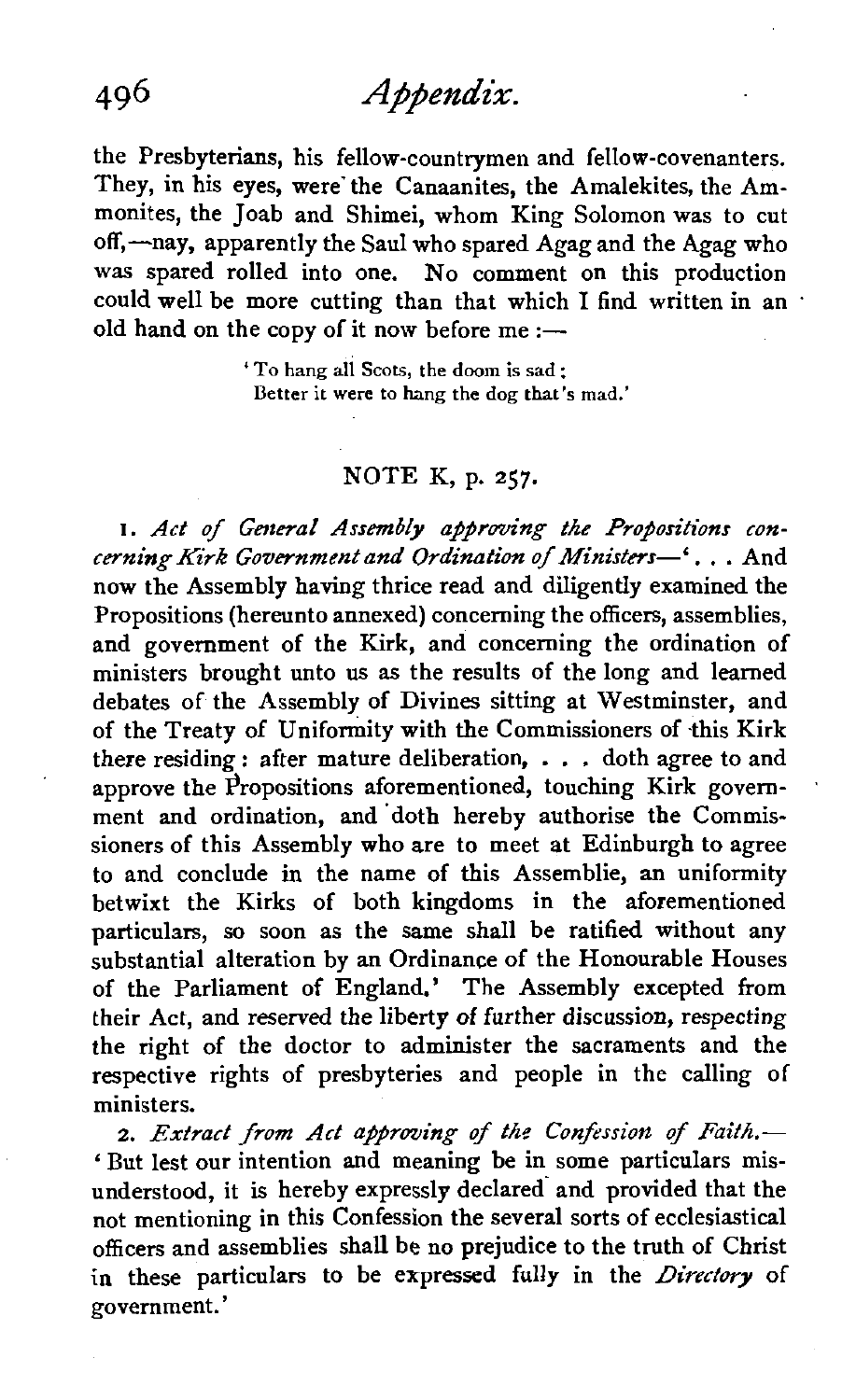497

3. Ratification of the Propositions for Church Government, Ordination of Ministers, and of the Act of Assembly thereanent.-'The Estates of Parliament now conveened in the second session of this first Triennial Parliament, by virtue of the last Act of the last Parliament, holden by His Majesty and three Estates in *Anno*  1641, after public reading of the following propositions concerning Kirk government and ordination of ministers, together with the Act of General Assembly approving the same, DO UNANI-**MOUSLY** ratify and approve the said Propositions according to the said Act of General Assembly, to the which Act the Estates do hereby add the authority of Parliament, and ordaine the same to have the strength and force of a law in all time coming.' **This**  Act **was** not contained in former collections of the Scotch Acts, nor printed till the original register of the Parliament of 1645 was discovered a short time ago, and printed in full in the last edition of vol. **vi.** of Thomson's Acts of the Scottish Parliament.

## **NOTE M (I), p. 333. - CALVIN'S RELATION TO ENGLISH** REFORMERS.

A vast amount of unchristian temper and unseemly bitterness has been expended on the discussion of this question, and the reformer of Geneva in particular has been loaded with an amount of abuse and misrepresentation more than sufficient to save him for ever from the woe denounced against those of whom all men speak well. Sed sis tua sorte contentus, O magne Calvine! One must read the impassioned diatribes which were fashionable sixty or eighty years ago, to be able to understand the noble courage and candour of Bishop Horsley when he uttered the words, 'I hold the memory of Calvin in high veneration; his works have a place in my library, and in the study of the Scriptures he is one of the commentators I frequently consult.' And one cannot but rejoice that in our own day **Dean** Perowne **has**  expressed himself in still stronger terms. It would require not a note or even a lecture, but a volume, to deal with these misrepresentations in detail, and that may safely be left to some true-hearted successor of Toplady, or Thomas Scott, or Bishop Waldegrave, who still deems it the highest commendation of his Church that she is one of the fairest daughters of the Reformation. All that I feel called to do is to put in a demurrer to such misrepresentations, and to state briefly two or three pleas in support of it. It is said the xvIIth Article *cannot* be meant of a *decretum* 

 $2I$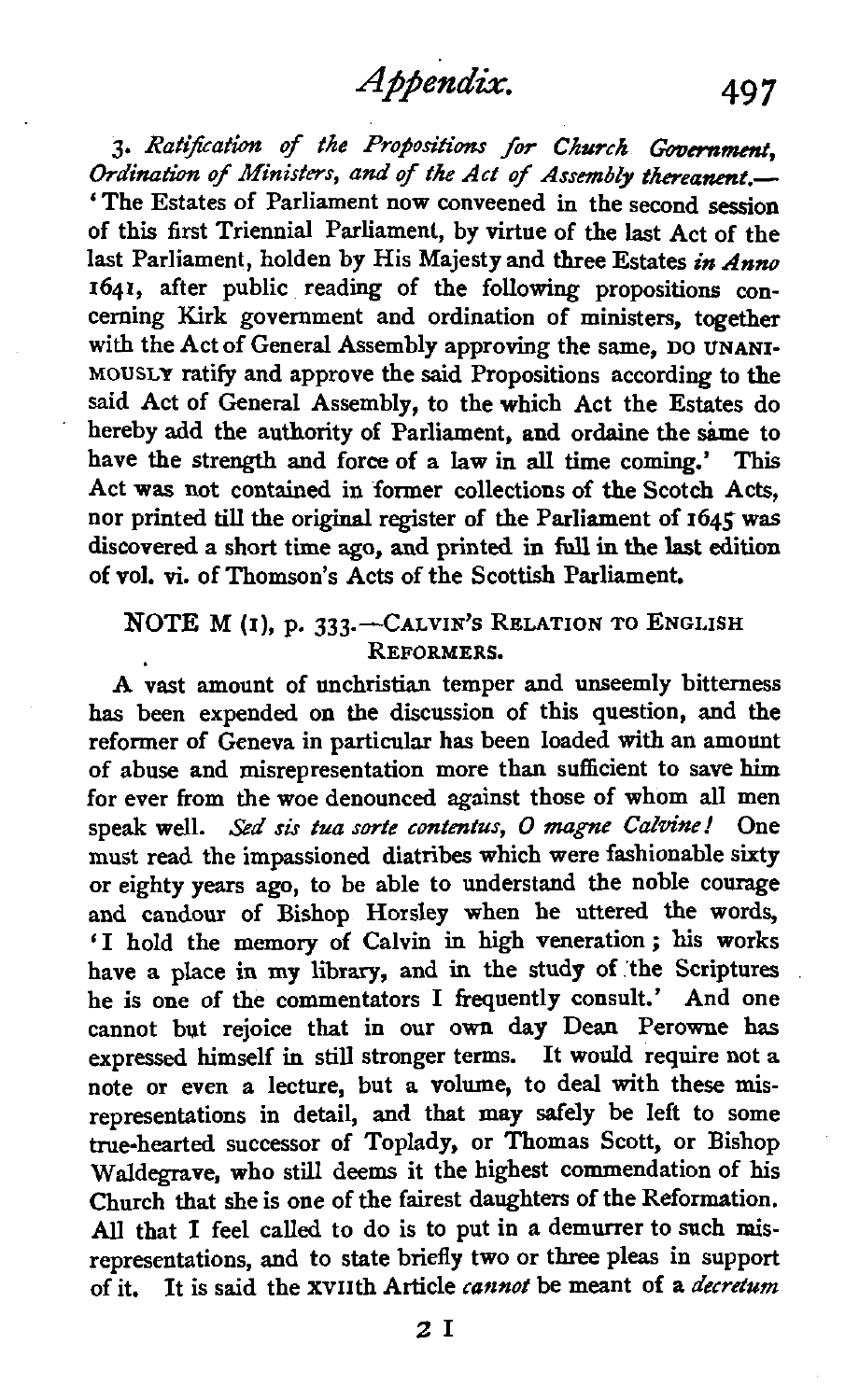absolutum of a predestination in the Augustinian or in the Calvinistic sense, but in that of the later Lutherans or Arminians, for it was with the Lutherans that the English Reformers were specially intimate, and from them, or through them, that some of their offices and several of their Articles came to them. One may leave on one side the offices with the remark that, so far as they came from the Nuremberg Liturgy, they came through the *Consultatio* of Herman, Archbishop of Cologne. In the preparation of that Bucer was quite as much concerned as Melanchthon, and Bucer was a predestinarian of the Augustinian school, who probably would have considered himself entitled to harmonise his . views on baptismal regeneration with his views on predestination in the same way as Bishop Carleton and others did in the next century,<sup>1</sup> and Mr. Gorham in the nineteenth. If any parts of the Burial Service came through Lutheran formularies, they came from ancient Western sources, reaching back to a time when Augustinianism, which affirmed the perseverance of all the predestinate, but not of all the regenerate, was the prevailing faith of the Western Church. With respect to doctrinal formularies, even if one were to grant all that has been advanced as to the close connection of the English Reformers with the Lutherans and their less close connection with Calvin and the Swiss, it would still remain to be pointed out- $_{1st}$ , That at the time the Augsburg Confession was composed, Melanchthon, as well as Luther, was still Augustinian, and that good authorities in our own day affirm that Luther remained so to the last, as did Flacius Illyricus, Schnepff, Heshusius, and some others of his followers. 2d, That Brentz, who had the chief hand in drawing up the Würtemberg Confession (which in several articles seems in 1563 to have been followed by the English), though not a pronounced Augustinian himself, framed it when doing his utmost to preserve a good understanding with the more moderate of the Reformed, especially with Bucer and Martyr, and with others, of their school still remaining at Strasburg; that his Confession was accepted by that free city, and that it was probably from thence, through Jewell, it found its way into England before 1563. John ab Ulmis had been employed to translate a Strasburg Confession into Latin for Cranmer. 3d, That it is only in Articles as to which Lutherans and Reformed were agreed, that a real similarity can be traced between the Edwardian Articles and the Augsburg or the early German Confessions.

**1** *Examination of an Appeal to Casar*, pp. 96, 97.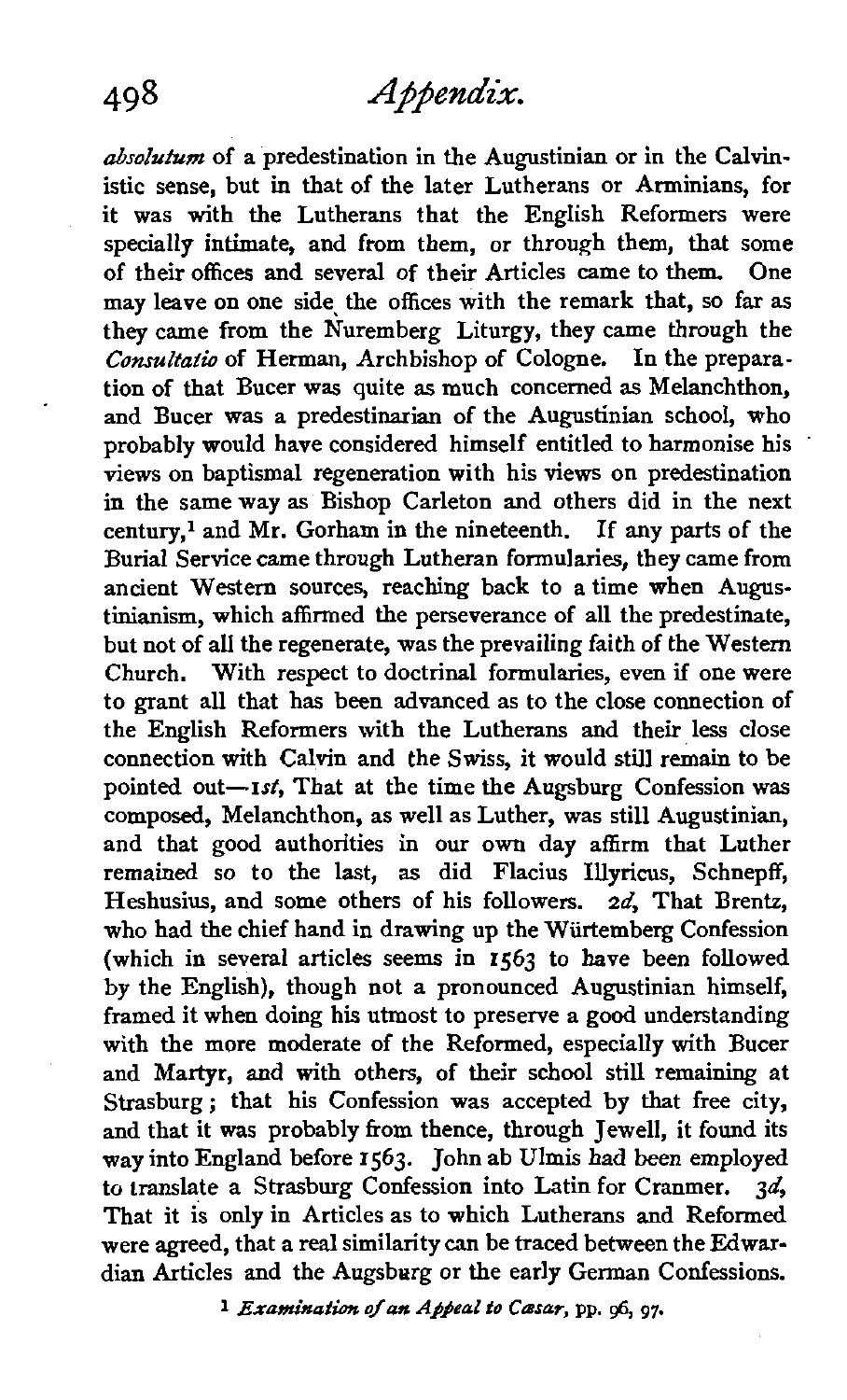None of these have an article on predestination, nor does any other Lutheran Confession, as Dr. Dorner tells us, have it. Nor can any such marked similarity be traced between this Article and any of the definitions of Melanchthon or of any Lutheran doctor of the Synergistic school. The only resemblance traceable is to certain expressions in the treatise of Luther on the Epistle to the Romans, and that, as already stated, was written while he was still a pronounced Augustinian, and teaches distinctly the Augustinian or predestinarian view.

But it cannot be granted that the intimacy between the English and the Swiss Reformers was only formed during the later **Marian**  times. Had the English exiles been regarded as Lutherans when driven from their own country, they would have been received with open arms by their co-religionists in Germany. But the very reverse was the fact. The strict Lutherans afforded them no shelter, shewed them but little kindness, and were not appealed to in their differences. We do not find even the gentle Melanchthon specially exerting himself in their behalf, nor them resorting to him for counsel. Nor was it to him that the thoughts of those in prison in England turned. Hooper's recourse was still to **his**  old friend Bullinger, and the one letter Cranmer is known to have written from his prison was addressed to his old and much trusted friend Martyr. Even in **1551-52,** it was not to Melanchthon, but to Bullinger, that those who were exercised about predestination, and desired further counsel than the writings of Calvin and the teaching of Martyr supplied, were disposed to turn. Traheron or Trehem, tutor to the young Duke of Suffolk, the intimate friend and associate of Cheke, the young King's tutor, and, like him, a member of the sub-committee of the Ecclesiastical Commission. wrote to Bullinger on the question in the following terms  $:$ 'There are certain individuals here who lived, among you some time, and who assert that you lean too much to Melanchthon's views. But the greater number among us (*plurimi*), of whom I own myself to be one, embrace the *opinion of John Calvin* as being perspicuous and most agreeable to holy Scripture.' Then after thanking God that Calvin's treatise against Pighius on this question had appeared at the very time when it had begun to be agitated among them, he adds :- 'We confess that he has thrown much light upon the subject, or rather so handled it **as** that we have never before seen anything more learned or more plain.' Bullinger, some time before, had concluded with Calvin and the Genevese a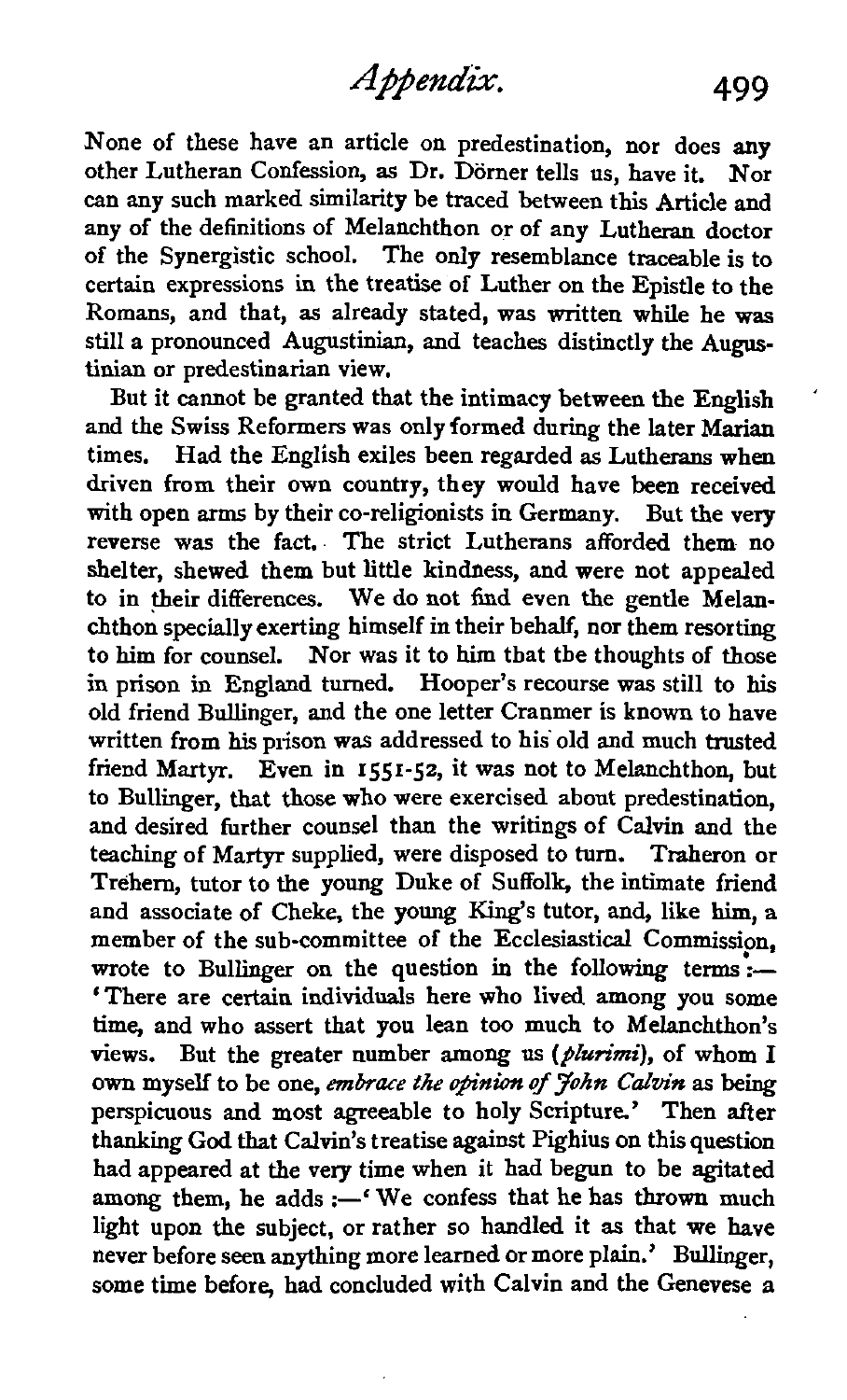*consensus* on the subject of the sacraments, in the xvith Article of which the topic of election was touched on, but, though it was so in the most guarded terms, its bearing was so obvious that Melanchthon is said 'confodisse eum articulum' in the copy'sent him. In the letter Bullinger sent to Traheron he states, even more decisively than in the *consensus,* that faith foreseen is not the cause, but the consequence of election, though still refusing to follow Calvin in his teaching on the subject of reprobation : 'Electionis et prædestinationis causa non est alia quam bona et **justa** Dei voluntas indebite salvantis electos debite autem damnantis . . reprobos.' 'Interim fidem ceu opus nostrum non constituimus causam electionis *quasi fropter fidem quam in nobis previdit Deus nos elegerit* sed gratiae Dei tribuimus electionem et salutem . . . Etenim Paulus non dicit Deum elegisse nos quod credituri eramus **sed** ut crederemus; unde et Augustinus sumpsisse videtur quod dixit, Non quia credimus ipse nos elegit sed ut credamus ne priores videamus ipsum elegisse.' This letter, written in March 1553, can hardly have arrived in England in time to be used in the framing of the ~~11th Article. It was not altogether to the mind of Traheron and those who thought with him, as appears by his reply, which, as well as his previous letter, is given at length among the Parker Society's original letters relating to the English Reformation (pp. 324-328). But it really concedes almost all that is maintained as dogma in the Confessions of the Reformed Churches, even those of them composed or approved by Calvin, though not all that he, Bucer, Beza, Martyr, and Knox deemed themselves warranted as private doctors to inculcate. So much importance was attached to it by Bullinger, that he had copies of it, evidently meant to be shown to others, sent to Hooper and to Martyr, who in reply informed him that, though not agreeing with him altogether, he had been especially on his guard in treating on that subject, 'lest men should cast all their faults and sins upon God, or derive from the will of God an excuse for their wickedness,' as would appear when his commentaries on the Romans were published, as he hoped they would be that same year. 'May God,' he adds, ' grant us all so to feel respecting predestination, that what ought to be the greatest consolation to believers may not become the painful subject of pernicious contention.'

Neither was Calvin himself so little known nor so lightly esteemed in England at that time as some have represented. He was in high repute with the young King, the Protector, and several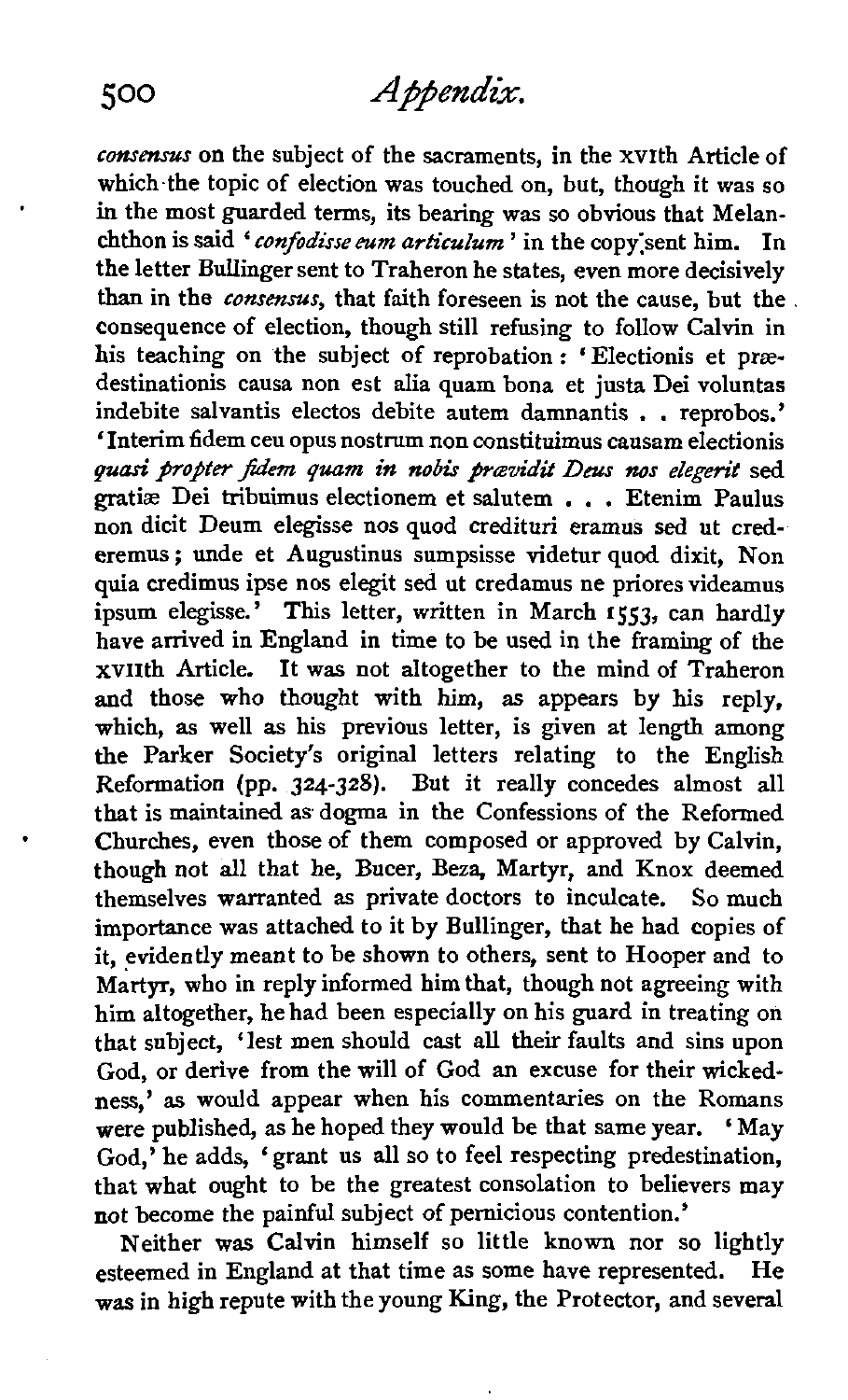of the reforming nobles, with Cheke the King's tutor, and Traheron, as well as with Knox, Martyr, **A** Lasco, and the other foreigners then helping on the work in England. Bishop Coverdale, when in exile, had translated from the Latin his treatise on the Lord's Supper, which had commended his views on that subject to favour and acceptance, just as, we know from Traheron, his treatises on predestination were commending to favour his views on the only other subject then occasioning difference between the Lutherans and the Reformed. The treatise in answer to Pighius, which was published in the very beginning of 1552, is the one specially referred to by him, but that was not the first in which he had handled this subject, nor the first which had reached England. His commentary on the Romans, which was published in 1539, was well known, and in it he had treated on predestination in the same spirit as Martyr subsequently did. His Institutions were not unknown, and in the second edition of that work, issued in 1539, a distinct chapter was assigned to this subject, which in the fifth edition, issued in 1550, was further enlarged, and so much run on that, without the author's consent, it was published separately the same year. It is not unusual yet to represent Cranmer as by no means on the most friendly footing with Calvin, and but halfreluctantly inviting him to that great council of the chief Reformers which he was so desirous to assemble. It is also represented that the main, if not the only object that council was intended to accomplish, was to heal the divisions that had arisen among Protestants on the subject of the Lord's Supper. But the letters of the Primate, and none of them more decisively than his letter to Melanchthon himself, show that the Confession, or consensus, was meant to embrace the whole circle of Christian doctrine. Strype meant to embrace the whole circle of Christian doctrine. expressly includes the question of predestination among others. When obliged reluctantly to abandon or postpone his grander scheme, he intimated his intention to press on without further delay the lesser one of preparing such a confession for his own Church, and strenuously proceeding in the reformation of This he did in a letter to the much maligned Calvin, who had shown himself more ready to second his efforts for the council, as well as for a closer civil league among Protestant States, than either Bullinger or Melanchthon had ventured to do. This letter, so far as I know, has only been recovered in our own day, and printed by the Strasburg theologians who are re-editing the works of Calvin with suchloving care. For English-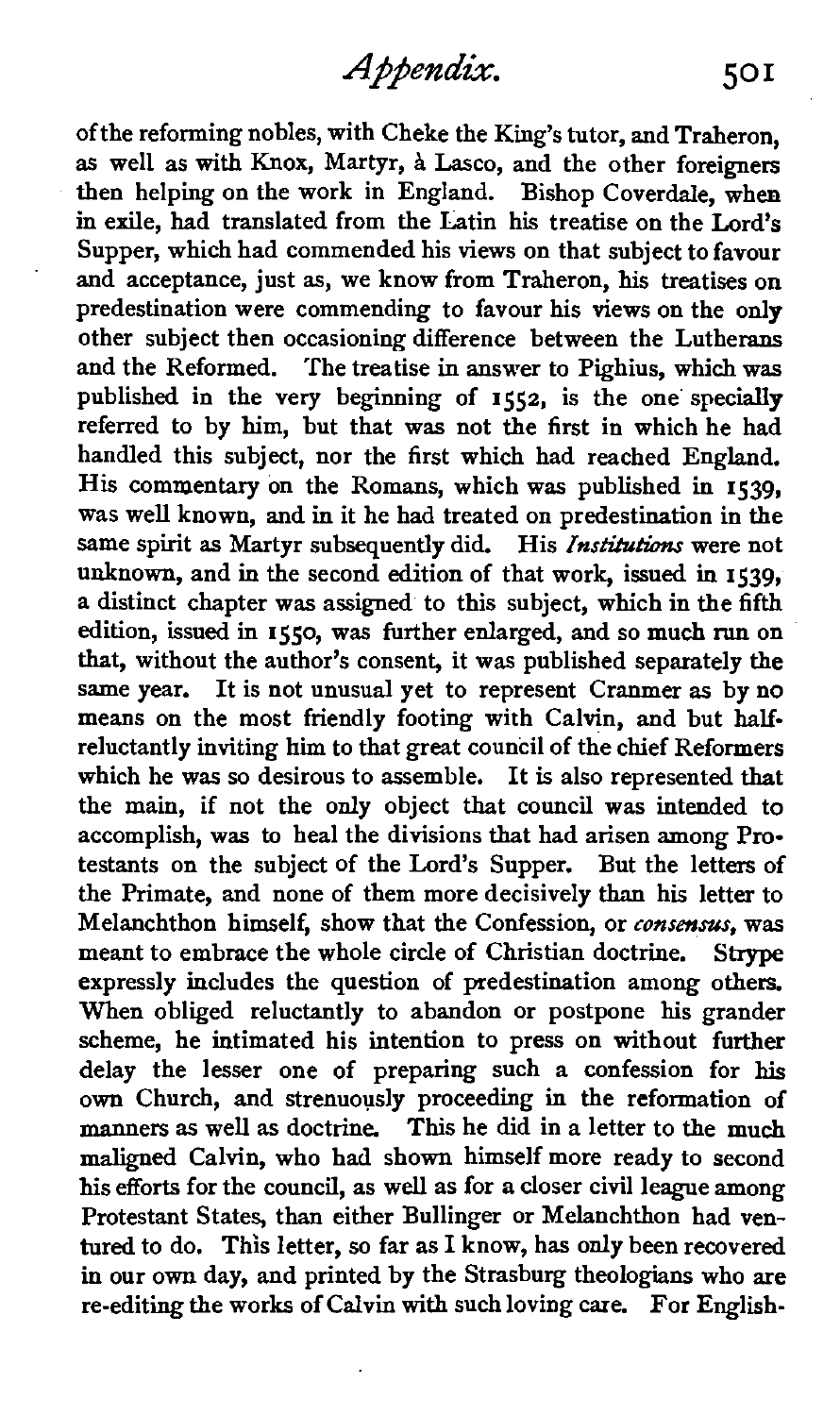speaking churches, no more valuable addition has for long been made to our knowledge of the esteem in which he was really held by those who were engaged in the noble enterprise of reviving the life and restoring the purity of the English Church. Archbishop Laurence has much to say of his 'bold temerity,' and 'love of hypothesis,' as perhaps exceeding both his piety and his learning, and the entire want of community of spirit between him and the Reformers of the English Church, and what he has said many lesser men since have repeated with still greater bitterness and<br>scorn. Here is how the honoured primate who more than any Here is how the honoured primate, who, more than any other, determined the character of that church, wrote to him in the autumn of **1552.** No more noble or brotherly letter ever went to foreign Protestant from Lambeth Palace  $:=$ 

'Et pietate et eruditione præstanti viro D. Joanni Calvino, amico suo di1ecto.-Quod consilium meum laudas de conventu doctissimorum et optimorum virorum in Anglia habendo, ut posteris traderetur de reformatæ doctrinæ capitibus, juxta scripturæ normam consensus, et studium operamque tuam ad hoc institutum perficiendum alacri animo offers, recte tu quidem mea sententia judicasti, et ad Dei gloriam propagandam voluntatem te habere propensissimam non obscuris argumentis declarasti. Atque utimam daretur facultas ad effectum perducendi hoc quod ecclesise tam utile judicamus. Verum multa sunt quæ in animum meum inducunt hanc nostram deliberationem irritam fore: tum quod D. Philippus ad meas literas nihil hactenus rescripsit, tum quod D. Bullingerus respondet se vereri ne frustra de convocando concilio deliberemus hoc tempore, in quo Germania bello sic divexatur ut neque sibi neque D. Philippo consultum sit ecclesias suas relinquere. Ouare hæc consultatio aut prorsus omittenda aut in aliud tempus magis opportunum differenda videtw. Interim nos ecclesiam Anglicam pro virili reformabimus dabimusque operam ut et dogmata et mores juxta sacrarum literarum regulam corri-<br>gantur. Dominus Iesus te gubernet et tueatur ad suam gloriam **gantur.** Dominus Jesus te gubemet et tueatur ad suam gloriam et ecclesize zedificationem. Vale. Tuus quantus est.-T. CANT.

**'LAMBETHII, 4** *Ocfolris* **1552.'** 

Sir John Cheke's letter, of 22d May 1553, 'Homini doctissimo ac pientissimo et mecum multis de causis conjunctissimo,' is even more laudatory, and speaks of a 'conjunctio doctrinse,' as well as of a 'societas humanitatis et ingenii.'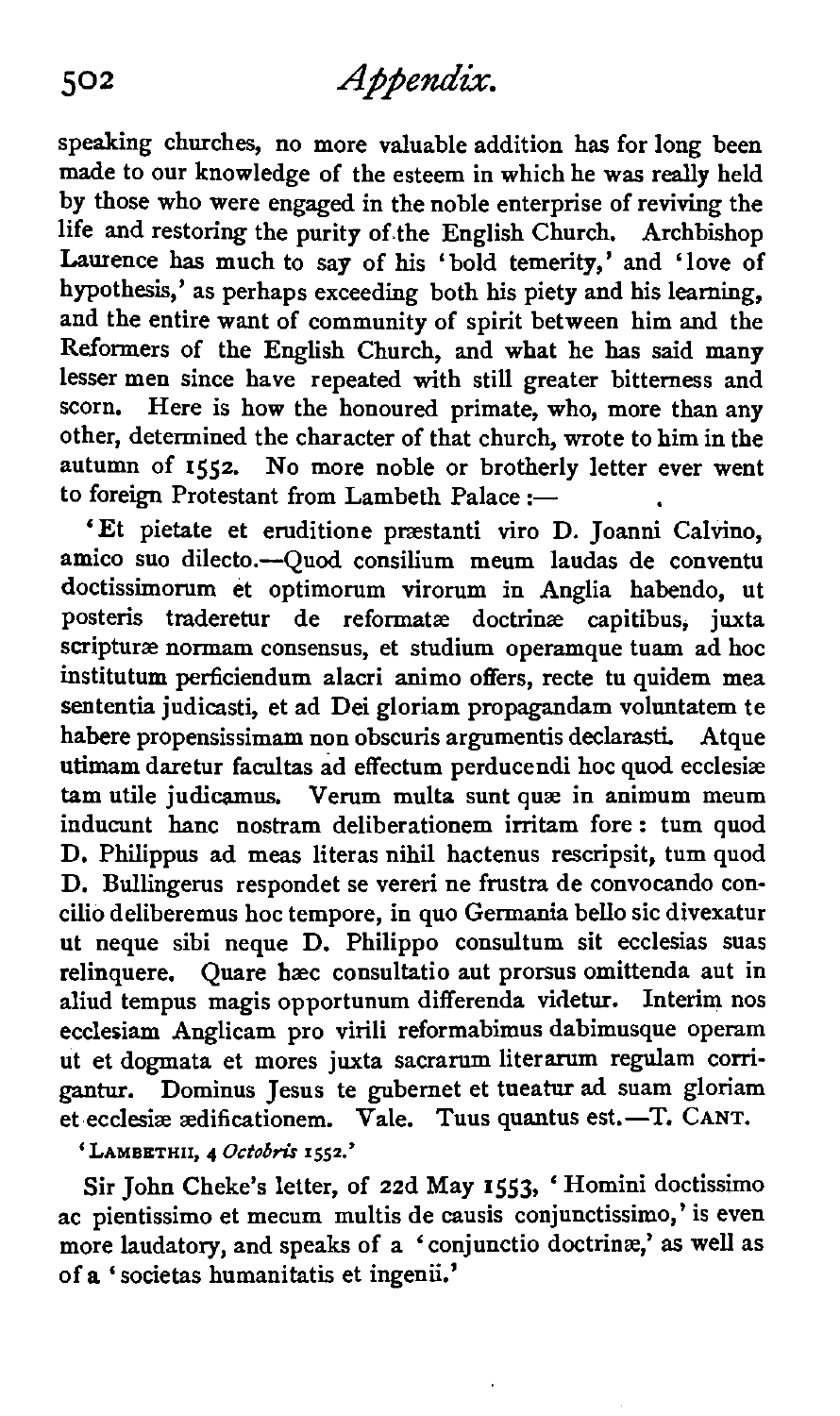# NOTE M **(2),** p. 336.

Nostra enim [sacramenta]. . . numero pauciora actu faciliora intellectu augustissima, observatu castissima et significatione præstantissima.  $-A\mu$ gustinus *citatus in commentario Martyris.* p. 118.

Multi satis habent si contemplati fuerint, etc. (ut postea). Nemo enim sumendo sacra-<br>menta gratiam ullam recipit menta gratiam ullam quam fide non percipiat . . . neque **vi,** ut loquuntur, opens operati quicquam ex eis accedat (salutem afferant) Vox ea peregrina est nec auditur usquam in sacris literis  $(123)$ .- $\overrightarrow{O}$ ui enim sacramenta percipit vel digné vel indigne accedit : si indigné nil habet nisi damnum et jacturam, si digne, igitur fide viva qua percipit representatam gra $tiam. -494.$ 

Neque tantum sunt signa nostrarum actionum sed etiam promissionis et voluntatis Dei ejusque obsignationes. Et Spiritus Sanctus istis utitur ad animos nostros excitandos.-II7.

Sunt quidem et hi sacramentorum fines, ut notæ sint ac tesseræ Christianæ professionis et societatis sive fraternitatis . . . vera gratiæ suæ testimonia et sigilla ut per ea nobis gratiam sum testetur Deus, representet atque obsignet.-Formula Consensus **Tigunni.** 

#### ANGLICAN ARTICLES OF 1553.

Dominus Noster JesusChristus sacramentis numero paucissimis observatu facillimis significatione praestantissimis societatem novi populi colligavit sicuti est baptismus et ccena Domini.

Sacramenta non institute sunt a Christo ut spectarentur aut circumferuntur, sed ut rite illis uteremur; et in his duntaxat qui digné percîpiunt, salutarem habent effectum, idque non ex opere (ut quidam loquuntur) operato, quse vox ut peregrina est et sacris literis ignota sic parit sensum minime pium, sed admodum superstitiosum : qui vero indigne percipiunt damnationem (ut inquit Paulus) sibi ipsis acquirunt.

sacramenta per verbum Dei instituta non tantum sunt notæ professionis Christianorum sed certa quzedam, potius testimonia et efficacia signa gratiæ atque bonæ in nos voluntatis Dei per quæ invisibiliter ipse in nobis operatur nostramque fidem in se non solum excitat<br>verum etiam confirmat.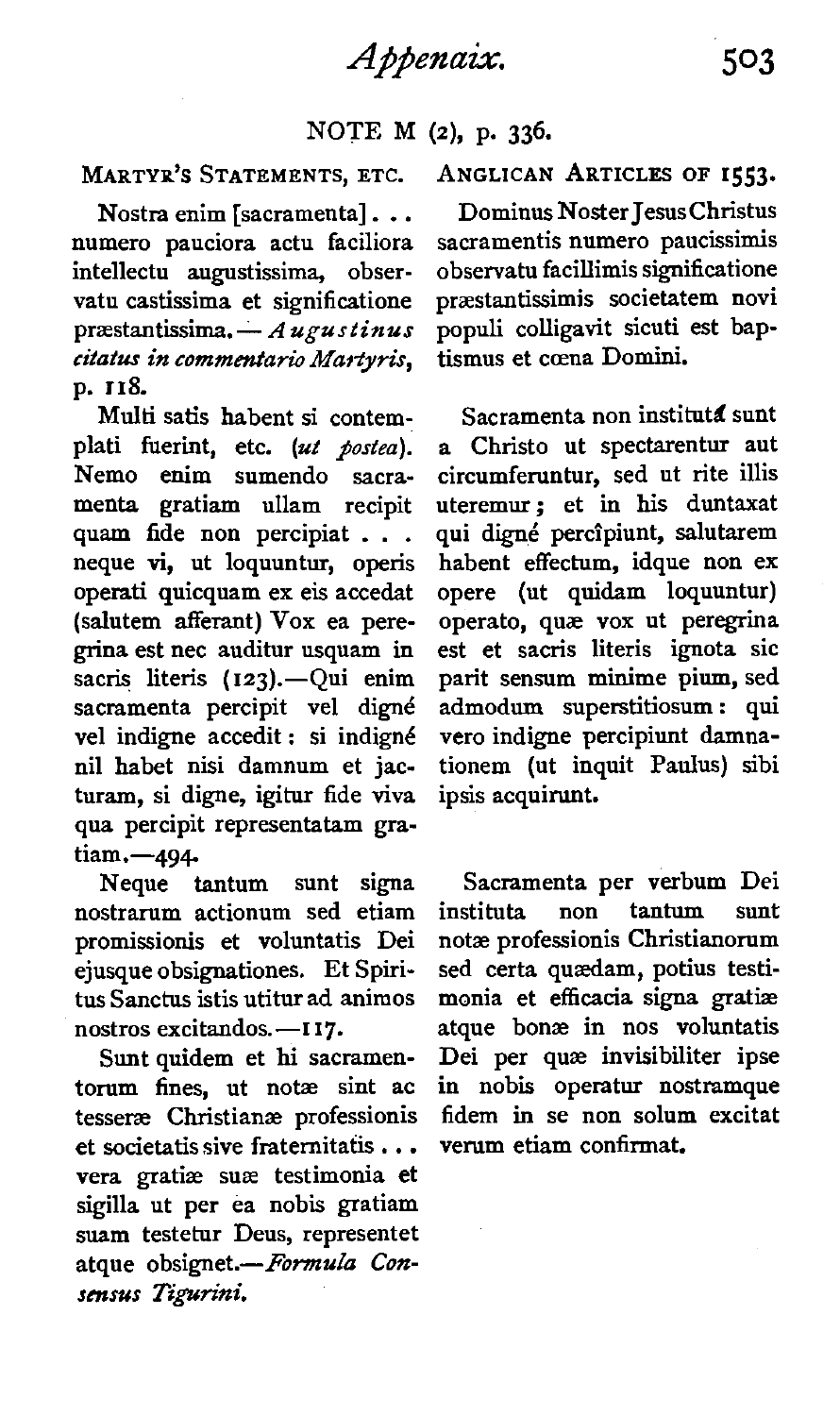arbitrantur . . . cænam Domini<br>signum tantum esse Christianæ benevolentiæetofficiorum mutuæ potius est sacramentum nostræ charitatis . . . caput et summam per mortem Christi redemptionis.<br>in hoc ponimus quod obsignet Atque adeo rite digne et cum in hoc ponimus quod obsignet Atque adeo rite digne et cum nobis Dei dona et promissiones fide sumentibus, panis quem quas ille offert fide apprehen-<br>dendas (113), ut ibi mors Domini commemoraretur et communi-<br>cantes fructum eius perciperent et Christo conjungerentur (34) gratiam reconciliationem et regratiam reconciliitionem et re- ex sacris literis probari non tur ergo illi qui putant transub-<br>stantiationem, etc. (ut postea).

enimphilosophiceloquendosupra hominis corpus in multis locis cœlos locus non est ; quia tamen simul esse non possit sed in uno corpus Christi, ut fert humani aliquo et definito loco esse corpus Christi, ut fert humani aliquo et definito loco esse est et ccelo ut loco continetur in multis et diversis Iocis eodem necesse est a nobis tanto locorum tempore præsens esse non potest intervallo distare quanto cœlum et quoniam ut tradunt sacrae intervallo distare quanto cœlum et quoniam ut tradunt sacree abest a terra.  $\frac{F\text{O}}{m}$  Cons. Tig. litera, Christus in cœlum fuit

corpus Christi tam late fundi seculi est permansurus non debet<br>quam late patet divinitas ejus. quisquam fidelium carnis ejus Illud enim ut humanae naturae et sanguinis realem etcorporalem conditio requirit, certo ac de- (ut loquuntur) præsentiam in finito loco continetur qui est Eucharistia vel credere vel profinito loco continetur qui est Eucharistia vel credere vel pro-<br>cœlum . . . ut articulus de fiteri. Sacramentum Eucharistia coelum . . . ut articulus de fiteri. Sacramentum Eucharistiae<br>ascensione fidem facit (250), ex-institutione Christinon servaascensione fidem facit (350). ex institutione Christi non serva-<br>Falluntur ergo illi qui putant batur, conferebatur, elevabatur, Falluntur ergo illi qui putant batur, conferebatur, elevat transubstantiationem vel nec adorabatur. vel transubstantiationem vel præsentiam Christi in Eucharistia quasi ex illius carne **quam,**  ut illi volunt, realiter manducamus (realiter et corporaliter percipimus (306), æternam vitam hausturi sumus.-205.

Neque illi satis dicunt qui Cæna Domini non est tantum<br>bitrantur ... cænam Domini signum mutuæ benevolentiæ Christianorum inter sese, verum poris Christi : similiter poculum<br>benedictionis est communicatio sanguinis Christi. Panis et vini<br>transubstantiatio in Eucharistia potest sed apertis scripturæ<br>verbis adversatur et multarum. antiationem, etc. (ut postea). superstitionum dedit occasionem.<br>Tollenda est quælibet localis Ouum naturæ humanæ veritas

Tollenda est quælibet localis Quum naturæ humanæ veritas præsentiæ imaginatio. Tametsi requirat ut unius ejusdemque Tametsi requirat ut unius ejusdemque oporteat, idcirco Christi corpus est a terra.-*Form. Cons. Tig.* literæ, Christus in cœlum fuit<br>Non tamen sentiendam est sublatus et ibi usque ad finem sublatus, et ibi usque ad finem quisquam fidelium carnis ejus.

504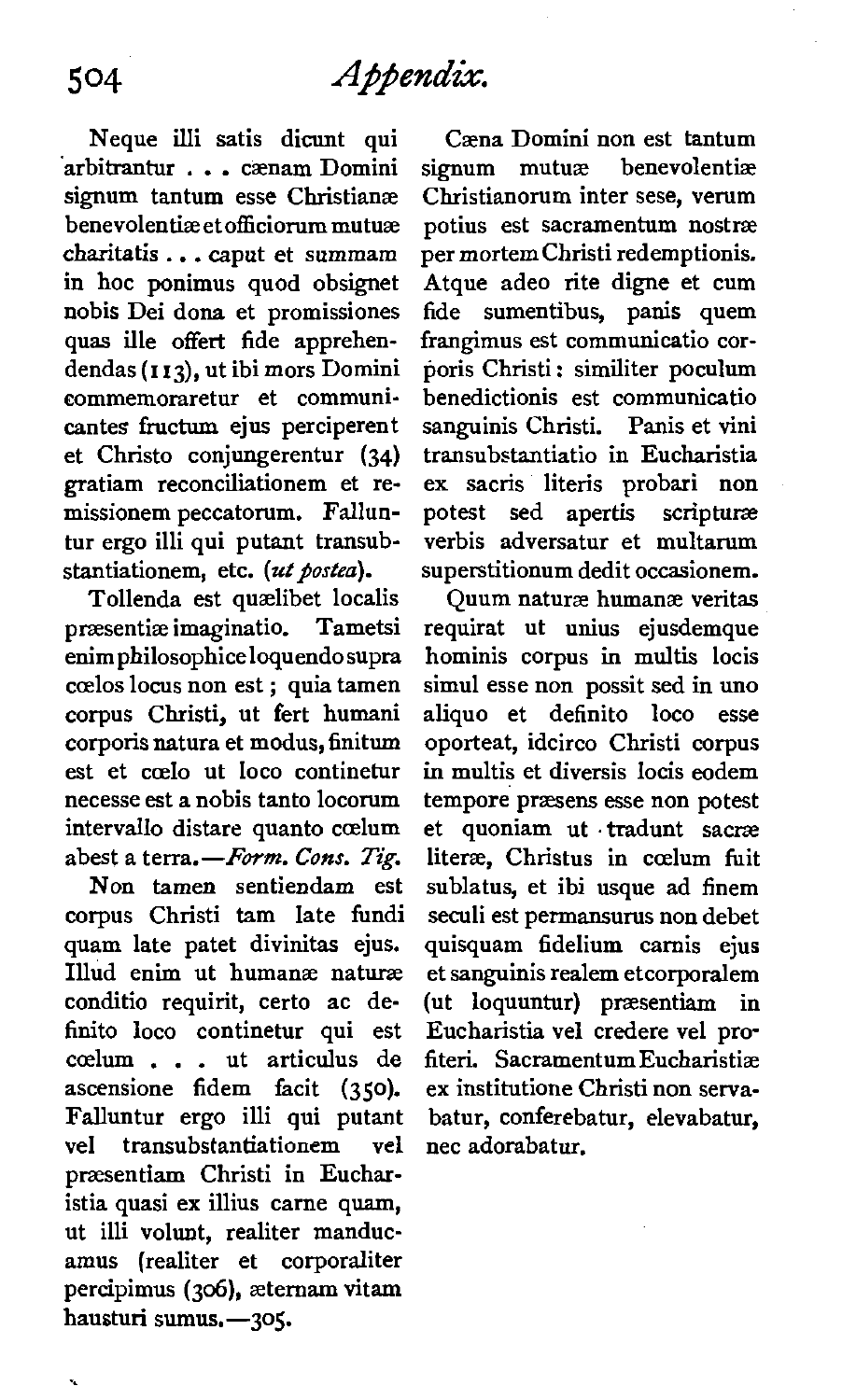occasionem idololatrise prsebent. institutione Christi non serva- (Martyr in **Ep.** ad **Car. p. 162).** batur, circumferebatur, eleva-Qua in re multum peccatur hodie batur, nec adorabatur. . . . satisque habent homines si contemplati fuerint genuflexerint atque adoraverint.

*Minisfn-* malitia non vitiat sacramenta, etc. (p. 118).

Sacrificium unicum nostræ salutis perfectum est per mortem Christi Jesu servatoris nostri in ara crucis **(4gz),** una enim ejus mors satis hit ad omnia peccata expianda.

Sacrifici qui illud sacrificium suis missis et superstitiosis et impiis susurris nobis applicent . . . Christum offerre pro aliis omnino commentum est **(296).** 

Elevatio, etc., non parvam Sacramentum Eucharistiæ ex

Miinistrorum malitia **mn** *tollit efficaciam* institutionum divinarum, etc.

**De unicd.** *Christi* obZatione in **cme perfects.** Oblatio Christi semel facta perfecta **est** redemptio pro omnibus peccatis totius mundi tum originalibus quam actualibus : neque præter illam unicam est ulla alia pro peccatis expiatio. Unde missarum sacrificia, quibus vulgo dicebatur, sacerdotem offerre Christum in remissionem psenae aut culpae pro **vivis** et defunctis figmenta sunt et perniciosae **im**posturæ.

#### **NOTE TO PAGE 369.**

**THE** first part of the following elegy on the older members of the Assembly is found appended to more than one funeral sermon. I give part of it from the funeral sermon on Vines, contained in <sup>E</sup>**870** :-

> ' That venerable **Synod,** which of late Was made the object of men's scorn and hate, (For want of copes and mitres, not of graces), Are now called up, like **Moses** ; and their faces, When they return, shall shine. God **sees** it fit, Such an Assembly should in glory sit. The learned **Twisse** went fast (it was **his** right), Then holy Palmer, Burroughs, Love, Gouge, White. Hill, Whitaker, grave Gataker, and Strong, Peme, Marshall, Robinson, all gone along. I have not named them half. Their only strife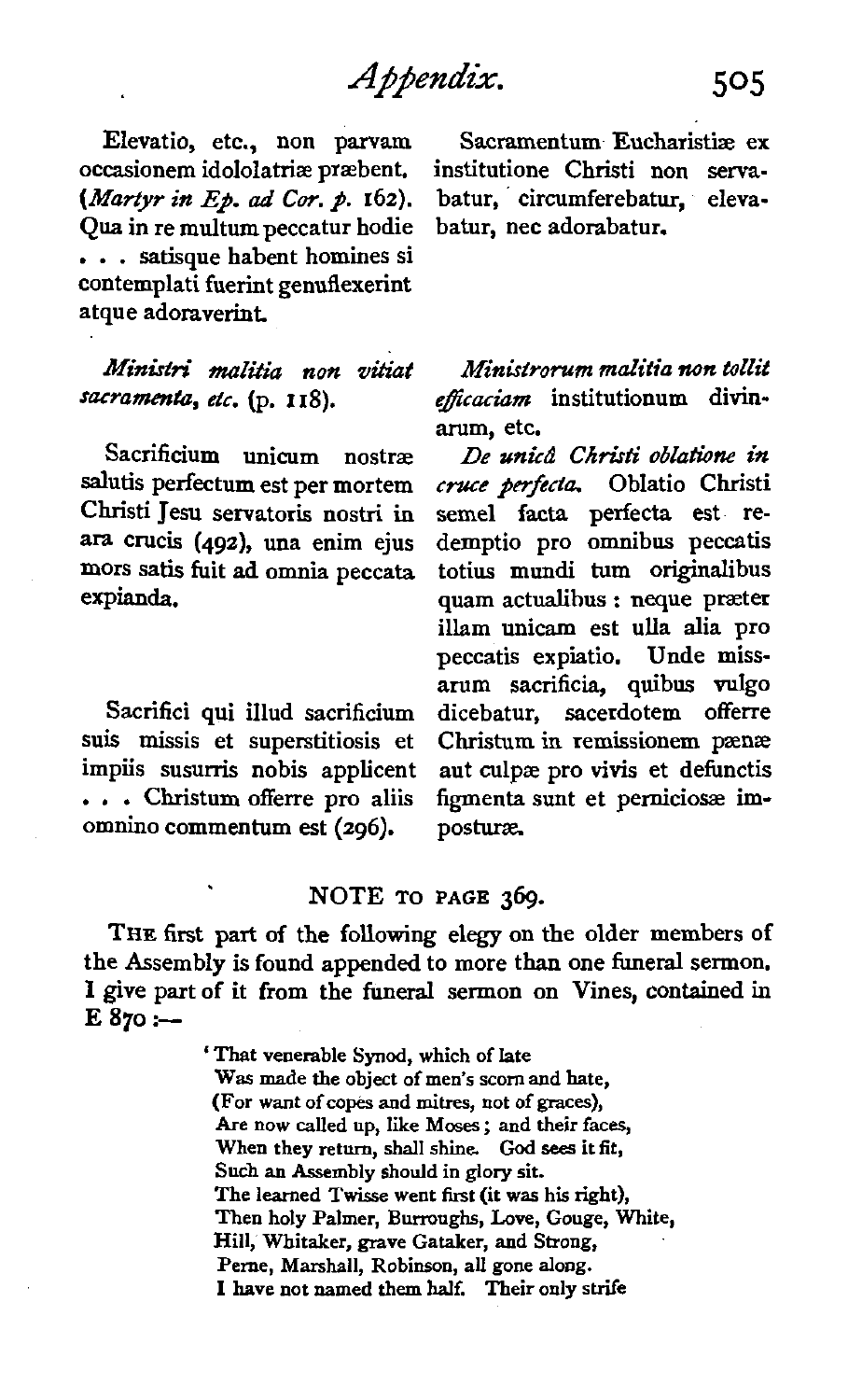Hath been (of late) who shall first part with life; Those few, who yet survive, sick of this age, Long to have done their parts and leave the stage. Our English Luther, Vines, whose death I weep, Stole away (and said nothing) in a sleep. Sweet (like a swan) he preached that day he went, And for his cordial took a sacrament ; **Had** it but been suspected he would die, His people sure had stopped him with their cry.'

The elegy on Ussher in E **875,** almost exceeds the bounds of legitimate laudation. I can find room only for a few lines :--

> 'This was the man so just, so stout, so sage, The shame and glory of our sinful age. How said I? Man? That epithet's too mean. Armagh was more ; the miracle of men. Could he be less, who was both learned and meek ? Could he be less, who self did never seek? Could he he less, who knew no guile, no gall ; Wise as a serpent, yet a dove withal? Could he be less, who knew no kind of pride, And yet knew more than all the land beside ? His intellect scorned to be confined by Dover, Bravely expatiating the whole world over, Beyond the common ne plus ultra, he (Like Drake ambitious of discovery), Sailed still on, bounded by no degree On this side of universality, Storing his country with more noble prize **Than** that which in the Western climate lies ; America doth no such mines contain, As **those** comprised in the Indies of his brain.

## NOTE N, p. 377.

The fall title of this remarkable book is, *'A Treatise of the Cwenant of Grace: wherein the gradual breakings out of Gospel-grace*  from Adam to Christ are clearly discovered, the differences betwixt<br>the Old and New Testament are laid open, divers errors of Armin-<br>ians and others are confuted; the nature of uprightness, and the<br>way of Christ in bringin *the* **Old** *and New Testament are laidopen, divers errors of Armintogether with many other points, both doctrinally and practically profitable, are solidly handled. By* that faithful servant of Jesus Christ and minister of the Gospel **JOHN BALL** . . . London, *1645.'*  The following is the table of the contents of the several chapters :-I. Of the first part.-I. Of the signification of the word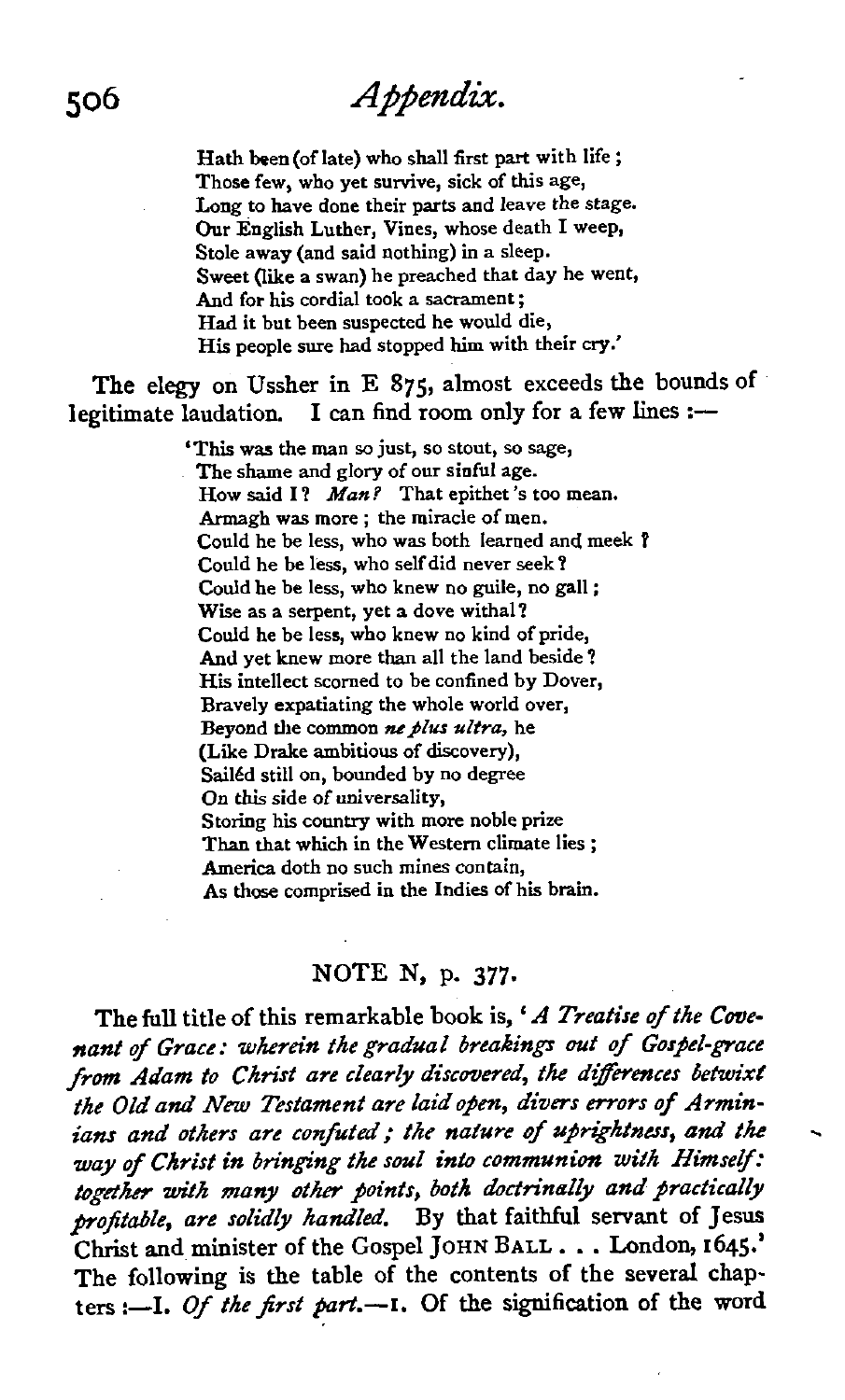Covenant: 2. Of the Covenant God made with man in the state of innocency: 3. Of the *Covenant* of Grace in general: **4**. Of the Covenant of promise ; **S.** Of the Covenant of promise made with Adam immediately upon his fall  $: 6.$  Of the *Covenant* of grace as it was made and manifested to Abraham ; **7.** Of the Covenant of grace under Moses till the return of Israel from the Babylonish captivity ; 8. **A** particular explication of the Covenant that God made with *Israel*, and what Moses brought to the further expressure of the Covenant of grace : 0. Of the *Covenant* that God made with *David*; 10. Of the Covenant that God made with *Israel* after the Babylonish captivity ; **11.** Of truth and uprightness. **11.** Of the second part. $-$ Of the New Testament or Covenant, and how God hath revealed Himself herein ; 2. Christ the Mediator of the New Testament, for whom He died and rose again: 3. How Christ hath fulfilled the office of Mediator, or how He is the Mediator of the New Testament; **4.** How Christ doth bring His people into *Covenant* or fellowship with Himself; 5. How Christians answer to the call of Christ, and so come to have fellowship with Him.

## NOTE, p. 391.-MILTON's RELATION TO CALVINISM.

I have not ventured to do more than put it interrogatively. Some of the older editors of his great poem regard the passage quoted as evidence of the author's leaning to moderate Calvinism. But it is now known that before the end of his days he wrote a large treatise on theology in which he advocated opinions at variance with the sentiments of the great **mass** of the Puritans on a question of far greater importance. This work was not published till our own day, and its learned editor has not ventured to do inore than to say that the opinions maintained in it on the decrees of God are opposed to supralapsarianism on the one hand and to Socinianism on the other. But I find it difficult to resist the conclusion that Milton, by the time he wrote that treatise, had bid adieu not only to supralapsarianism, but even to infralapsarianism in its most moderate form. There is good reason to believe, however, that he had abandoned his earlier creed very slowly and gradually, and before parting with Calvinism altogether, had taken refuge for a time in the more liberal school of Amyraut, Davenant, and Howe. It may be fairly questioned if he had finally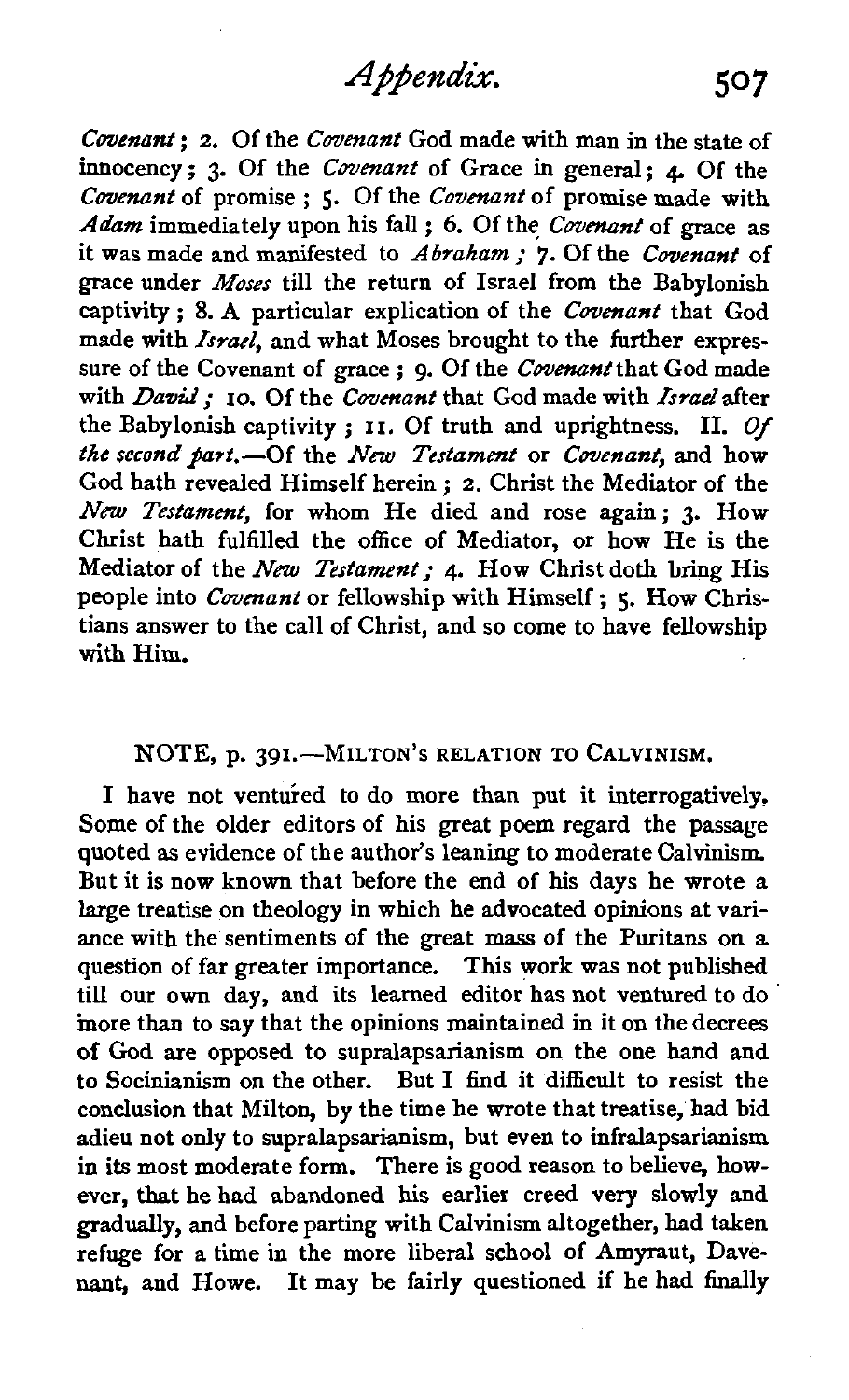left this refuge when he wrote the *Paradise Lost*. At least in the passage I have quoted, and some others in the poem, there seems to me more affinity to the opinions of that school than of any other. The opinion, that while God has given sufficient grace to all, he gives peculiar grace to some who of His will are elect above the rest, seems akin to their teaching.

# NOTE 0, p. **424.**

I intended to exhibit at length in this note the correspondences between the rules given in the Larger Catechism for the explication of the Divine Law, and those found in the earlier treatises of Perkins, Attersoll, Ball, and Ussher. I must refrain, however, from inserting these. Any one who will compare the rules as first inserted in the *Minutes* of *the Assembly* with the form in which they appear in the earlier treatises will see at a glance how closely the Westminster Divines followed in the wake of their predecessors.

## NOTE, p. 368.-EARLY EDITIONS OF THE CONFESSION OF FAITH.

The first three impressions of the Confession, as stated on the above page, were meant for the private use of the members of the English Parliament,<sup>1</sup> and the Assembly of Divines, and copies of them are still to be found in the British Museum (E 366 (?), E 368, E 516). From the third impression, but with certain variations preserved in most Scottish editions, 300 copies were reprinted in Edinburgh for the use of the members of the Scottish Assembly of **1647** (St. Andrews University Library, and in other libraries in Scotland). After the Confession was adopted by that Assembly, one edition appears to have been published before the close of **1647** (E 418, No. 12). A copy of this and of the London edition NO. **3** is in the Advocates' Library at Edinburgh. In the same year the Confession, in the form approved by the English Houses, was published at London with the title *Articles* of *Christian Religion*, etc., as on p. 368. Principal Lee seems to have doubted if it was ever published in this form, but copies exist both in the British Museum (I 16 **f, 19, E** 449, T. **188)** and in the Bodleian ; and another copy has recently been offered for sale in London.

**<sup>1</sup>In E 388, No. 6, it is expressly stated that** ' **the members subscribed their names to the receipt' of their copies.** 

 $508$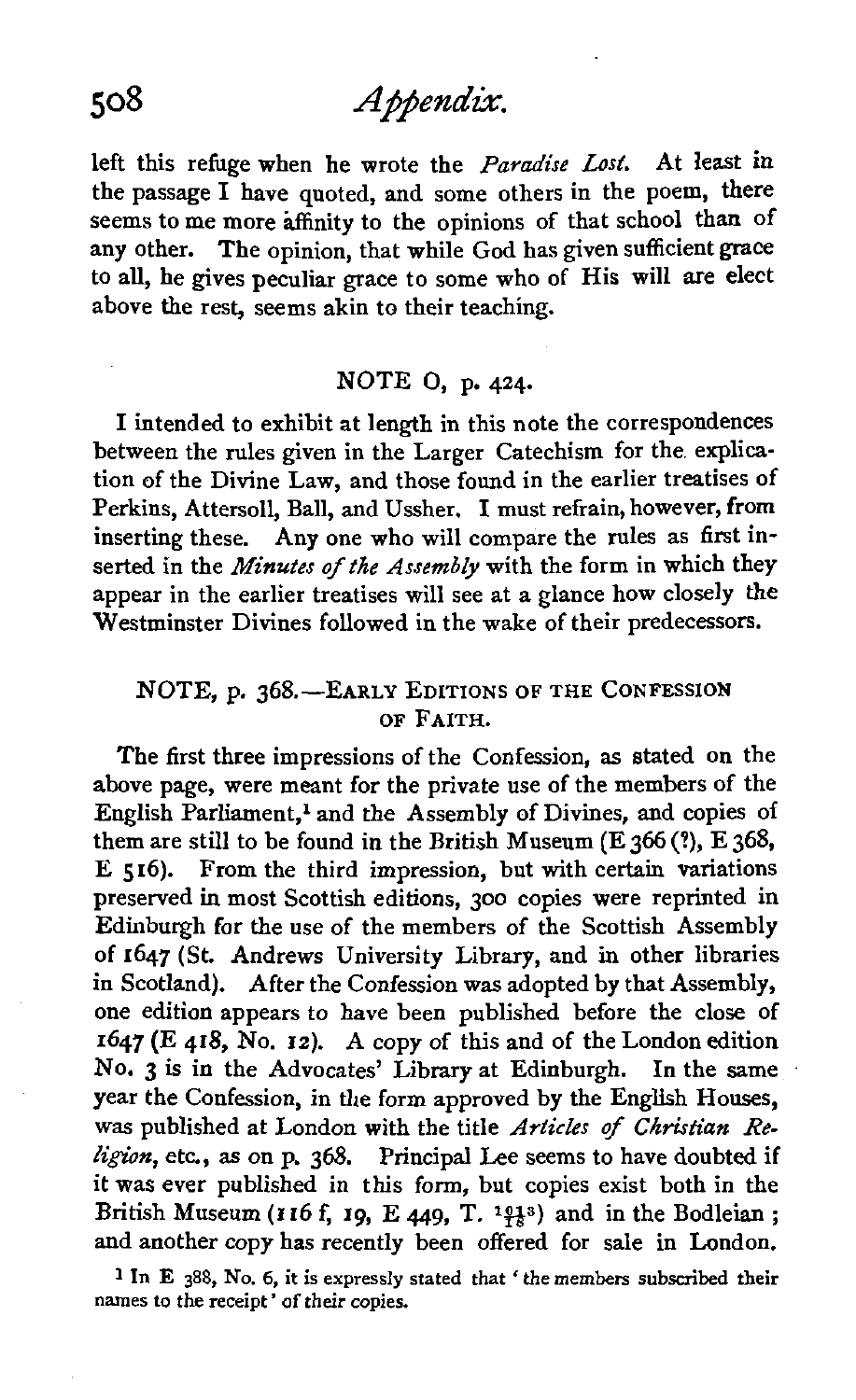These are all in *quarto.* Another edition in octavo or 12mo was published at Edinburgh in **1648,** with the following title : *The Humble Advice of the Assembly of Divines now by authority of Par- /iament sifting at Westminster concerning* **(I)** *a Confession of Faith,*  (2) *a Larger Catechism,* **(3)** *a Shorter Catechism.* Presented by them lately to both Houses of Parliament' (3505 bb, Brit. Mus.) It was probably from one of the Scottish editions, that those published by Bostock at London in the same year were taken. They *are-Ist,* ' *The Humble Advice of the Assembly of Divines,* etc. [as in NO. 3, above], *Printed for Robert Bostock* at the King's Head, Paul's Churchyard  $1648'$  (116 f, 20). At the end it has 'Impri*mafur Jams Crawford, December* **7, 1647.'** *2nd, The Confisswn of Faith, and Catechisms agreed upon by the Assembly of Divines at Westminster to be a fart of uniformity in religion, between the Churches of Christ in* the *Three Kingdoms.* London, Printed for R. B. etc. **[as** above], **1648.'** This is accounted the first English edition. The copy in the British Museum is from the library of the late Duke of Sussex, and bears the press mark **1412** a, **13.**  Another copy, bearing the press mark E **1419,** has the Propositions concerning Church Government appended, and seems to have been the edition which brought him into trouble with the House of Commons (see their *Journals* under date 6th August 1649). I suppose it was from the first of these editions of Bostock that a German translation was made in the same year. Its title is : ' *Demlithiger Bericht der versammelten and ietzund am macht und Befehl* des *Parlaments zu Westmdnsler sitzenden Lehrern a'e~ heilegm &hn.'fft belangende, ein Glaubens Bekenntniss beyden hausern des Parlaments dich dberreaChet, im Jahr nach Christi*  Gebürt 1648,  $8vo$ .' A copy of this edition, we learn from the Appendix to Niemeyer's *Collectio Confessionum*, is preserved in the Royal Library at Berlin. It is remarkable as being the first edition in which the Scripture proofs are inserted at length, instead of being merely indicated in the margin. The preface contains a very notable testimony to the high regard in which the divines of Britain and their work were held by their brethren in Germany, who also had been called to suffer for their faithful attachment to the doctrines of the Reformation. They speak of the Confession as, 'ein Tractätlein reich in allen Stücken Göttlicher Weisheit und Lehre, fast von Wort zu Wort aus heiliger Schrifft . . abgefasst, und ist ein kurtzer Begriff des heilsamen Worte an deren Fürbild dieselbe Engländische Kirche nach abgeworffenen Joche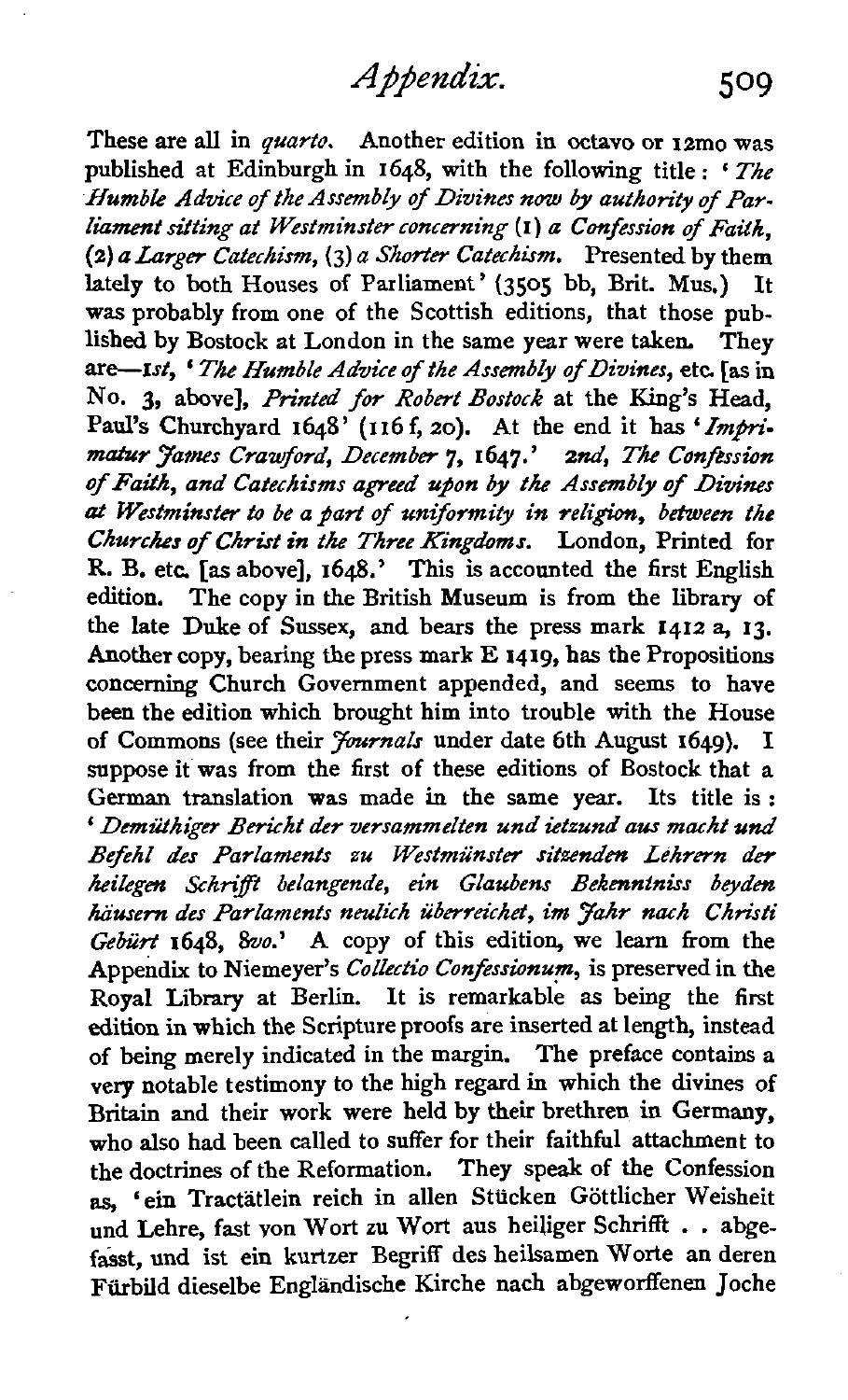Babstischer Menschen-satzungen und Haupt-irrthiimen bis daher beständig gehalten und annoch halten thut. . . Siehe, so stehet doch der Leuchter dieser so lehr und glauben-reicher Kirchen, durch Gottes guade unbeweglich und leuchtet auf demselben in diesem wollgegriindetem Glaubens-bekenntniss das Licht der Wahrheit . . hell und klar herfiir, glaubigen hertzen zum Trost und Versicherung.' Possibly a Dutch edition may have been published about the same time, and in 1649 a rare and much prized edition in English issued from the Elzevir press. Several editions in 12mo or 18mo were published in London and Edinburgh between 1650 and 1655, (3504 a, B. M. etc.), as were also two Latin editions in small 8vo at Cambridge in 1656 and 1659, and others of smaller size at Glasgow in 1670, and at Edinburgh in 1660,1680, and 1694' In 1658 there issued from the London press what is termed the second English edition of the Confession, a large and neatly printed quarto, with the Scripture proofs inserted at length, and the emphatic parts of them in a different letter. A copy, with the press mark  $E$  757, is in the British Museum, but it is by no means a rare edition. An edition in 12mo was published at London in 1660 (3505 an, Brit. Mus.). The third (so called) English edition, is a small octavo, published at London in 1688. The fifth, bearing the date of 1717, is a large octavo, and perhaps the most handsomely printed of all these early editions of the Confession. After the Revolution, editions in 12m0, without the proofs printed at length, were published in Scotland in 1688-9 and 1690, and in the latter year one in folio for the use of church courts, which, like the copy engrossed in the records of the Scottish Parliament in the same year, does not contain the proofs either in their abbreviated or lengthened form. The editions of later date need not be specified, with the exception of the beautiful octavo forming vol. i. of Dunlop's Collection of Confessions, etc., and published at Edinburgh in 1719, with a memorable preface in defence of Confessions of Faith.

The Independents' recension of the Confession was published in 1659, with the title, A Declaration of the Faith and Order owned and practised in the Congregational Churches in England. It does not differ materially from the recension of the Parliament save in the insertion of a chapter **(xx.)** on the Gospel and the extent of the grace thereof. This will appear to most Calvinists now-a-days a less happy statement than that sanctioned by the Westminster

**1 It was reprinted in Glasgow in 1674.**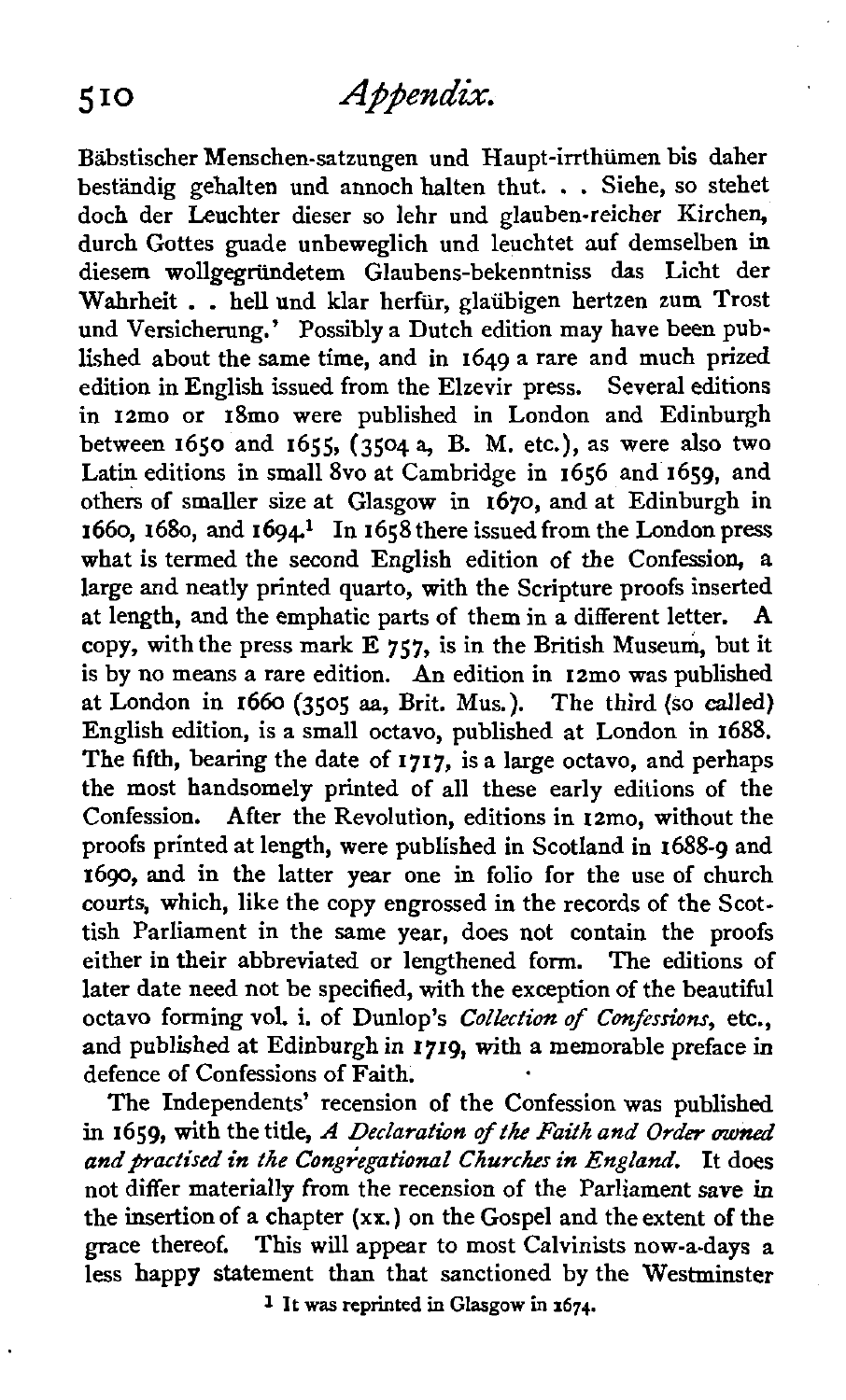Assembly in their Larger Catechism, in answer to the question, 'How is the grace of God manifested in the second Covenant ? ' The Baptist recension was published in **1677,** and again in **1688,**  under the title, A *Confession of Faith, put forth* **ty** *the Elders* **and**  *Brethren of many congregations of Christlam (baptized upon frofes*sion of their faith) in London and the country, with an Appendix *concerning Baptism.* It follows mainly the Independent recension, but seems to me to show traces of the moderating influence of Bunyan. The first editions of the Catechism are in E **411, 416.** 

# **NOTE** (Additional), p. 369.-SUBSCRIPTION TO THE CONFESSION.

I have said elsewhere that the Westminster Divines, from their earnest desire to form one comprehensive Church, did not require subscription to their Directories for Public Worship and for Church Government, nor exact conformity to their minute details, as Laud had done to those of the Prayer-Book and Canons. may be doubted if the English section of them meant to require more for their Confession of Faith than that it should be (like the Irish Articles) the norm of public teaching. They felt with Baxter that 'there is a singular use for a full body of theology or a profession concluded on by such reverend assemblies, that the younger ministers may be taught by it, and the reverence of it may restrain them from rash contradicting it ; and there is a necessity of exercising power in ministerial assemblies for the actual restraint of such as shall teach things intolerably unsound, and all ministers should be there accountable for their doctrine.' Such a full body of theology in a non-liturgical Church was essential as a guide in prayer **as** well as in preaching, and its authority as the norm of both was the least restriction that could be imposed if reasonable soundness was to be maintained, and due security given to the congregations that the liberty allowed in the devotional services should not degenerate into licence. Probably this was all that the majority of the English divines were disposed to insist on. At any rate a sentence of Tuckney often quoted, seems to point in that direction. \* In the Assembly I gave my vote withothers that the Confession of Faith, put out by authority, should not be either required to be sworn or subscribed to, . . . but only so as not to be publicly preached or written against.' I have not come on any

511